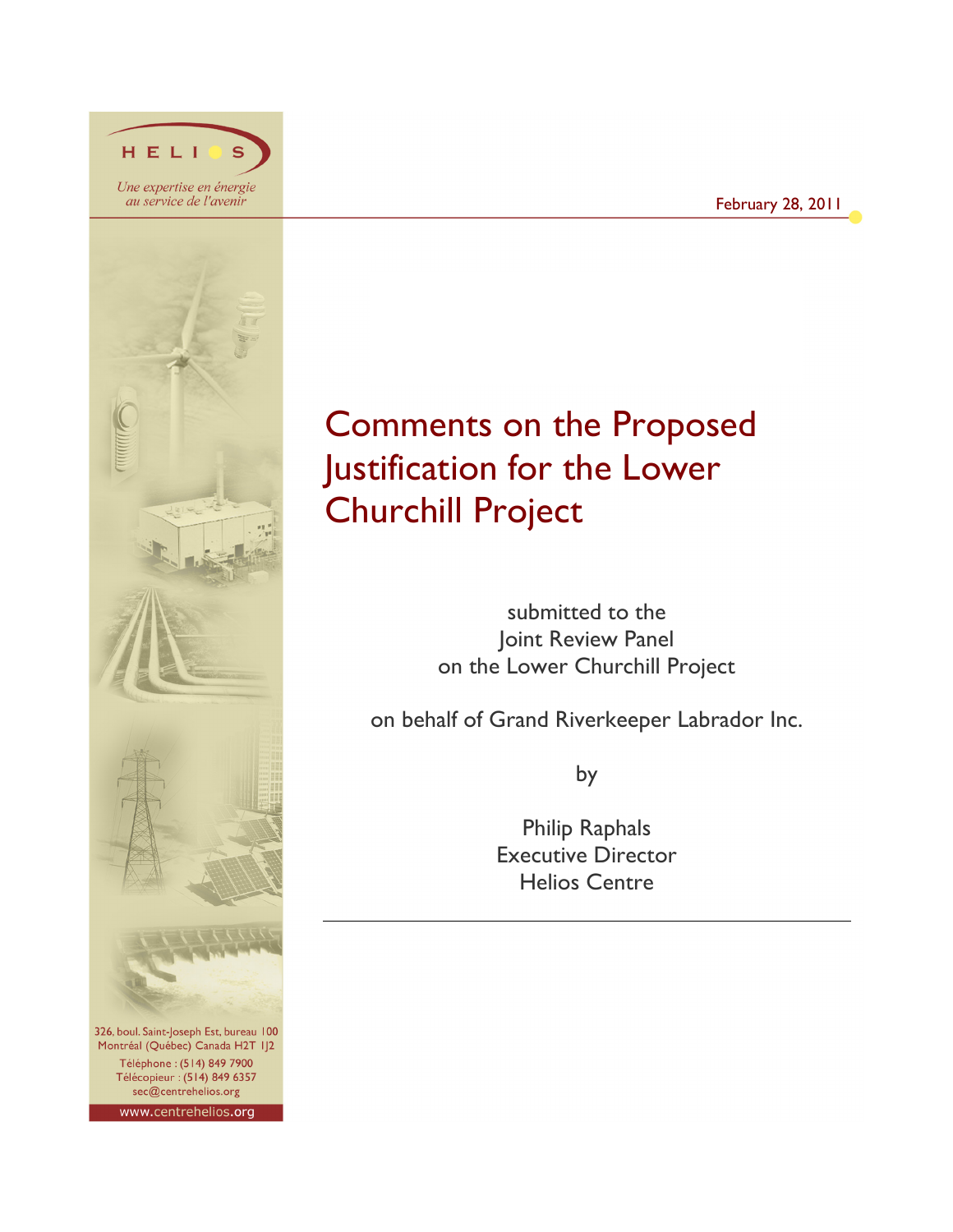## TABLE OF CONTENTS

| 1. |      |  |
|----|------|--|
|    |      |  |
|    |      |  |
| 2. |      |  |
|    |      |  |
|    | 2.2. |  |
| 3. |      |  |
| 4. |      |  |
|    |      |  |
|    | 4.2. |  |
|    |      |  |
| 5. |      |  |
| 6. | .24  |  |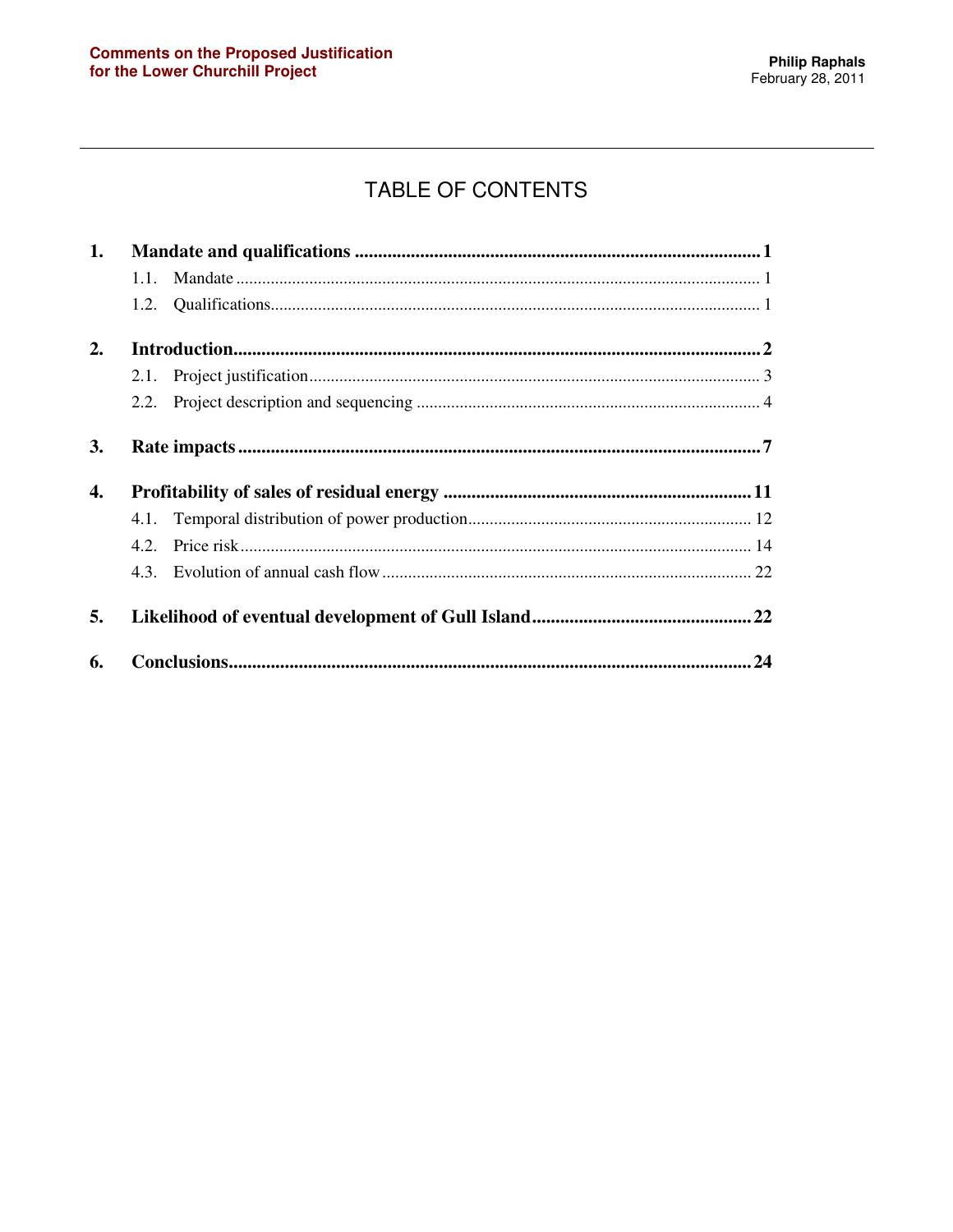### **1. Mandate and qualifications**

#### **1.1. Mandate**

The Grand Riverkeeper has asked the Helios Centre to review and comment on the justification presented by the Proponent for the Lower Churchill Project ("the Project") and related issues.

In sections 2, we will describe the context in which this analysis was undertaken.

In sections 3 and 4, we will look at the issues of rate impacts in Newfoundland and the profitability of export sales via the Maritime Transmission Link.

In section 5, we will look at the implications of this approach for the eventual construction of the Gull Island facility.

Finally, in section 6, we will summarize our conclusions.

#### **1.2. Qualifications**

Cofounder of the Helios Centre, Philip Raphals has extensive experience in many aspects of sustainable energy policy, including least-cost energy planning, competitive market design, utility regulation (including transmission ratemaking) and green power certification. He is the author of numerous studies and reports and frequently appears as an expert witness in the regulatory arena. He has explored in detail the interaction between competition and regulation as well as the environmental implications of electricity trade.

Mr. Raphals is also an authority in the area of hydropower and the environment. From 1992 to 1994, he was Assistant Scientific Coordinator for the Support Office of the Environmental Assessment of the Great Whale hydro project, where he coauthored a study on the role of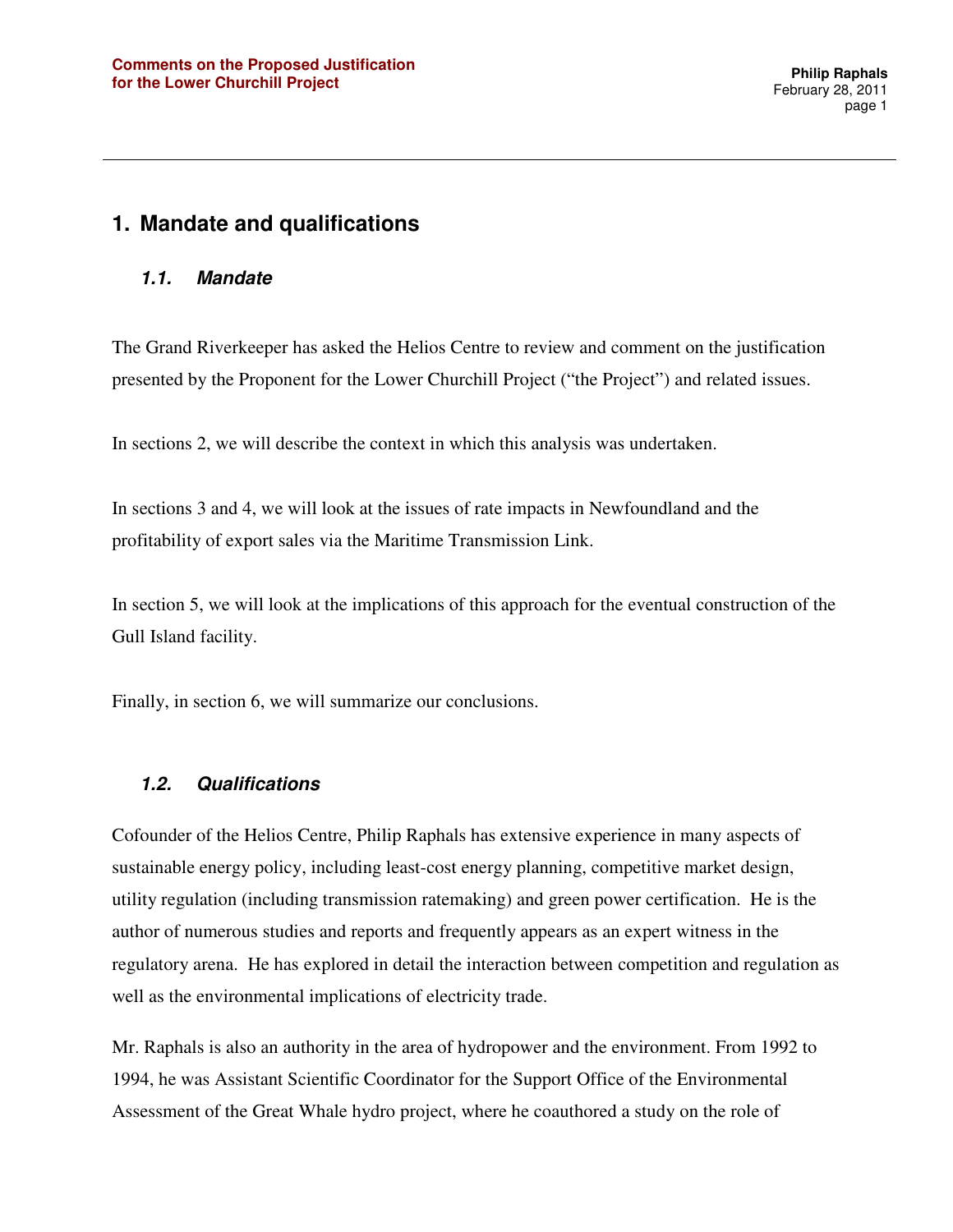integrated resource planning in assessing the project's justification.<sup>1</sup> In 2001, he authored a major study on the implications of electricity market restructuring for hydropower developments, entitled *Restructured Rivers: Hydropower in the Era of Competitive Energy Markets*. In 2005, he advised the Federal Review Commission studying the Eastmain 1A/Rupert Diversion hydro project with respect to project justification. Later, he drafted a submission to this same panel on behalf of the affected Cree communities of Nemaska, Waskaganish and Chisasibi.

Mr. Raphals chairs the advisory committee for renewable energies of the Low Impact Hydropower Institute (LIHI) in the United States, and has participated actively in the developing the low impact renewable electricity guideline for the Canadian Ecologo programme.

Mr. Raphals is a frequent expert witness before the Quebec Energy Board (the Régie de l'énergie du Québec), notably with respect to transmission regulation.

He studied at Yale and at Boston University.

### **2. Introduction**

 $\overline{a}$ 

Risk analysis is a critical issue for any large project, whether in the private or the public sector. However, the incentives for proper risk management are different in the two cases. In the private sector, a decision to embark on a large project without fully addressing and mitigating risks would have direct implications in capital markets. For governments, on the other hand, there are many incentives to proceed with large projects without fully addressing the underlying risks.

Like many major hydropower developments in recent years, the justification for the Lower Churchill Hydroelectric Project ("Lower Churchill") rests in large part on its perceived profitability. Until recently, the Proponent's apparent intent was to sell virtually all of the resulting power outside of the province of Newfoundland and Labrador, via the Hydro-Quebec

 $<sup>1</sup>$  J. Litchfield, L. Hemmingway, and P. Raphals. 1994. Integrated resources planning and the Great</sup> Whale Public Review. Background paper no. 7, Great Whale Public Review Support Office, 115 pp. (also published in French).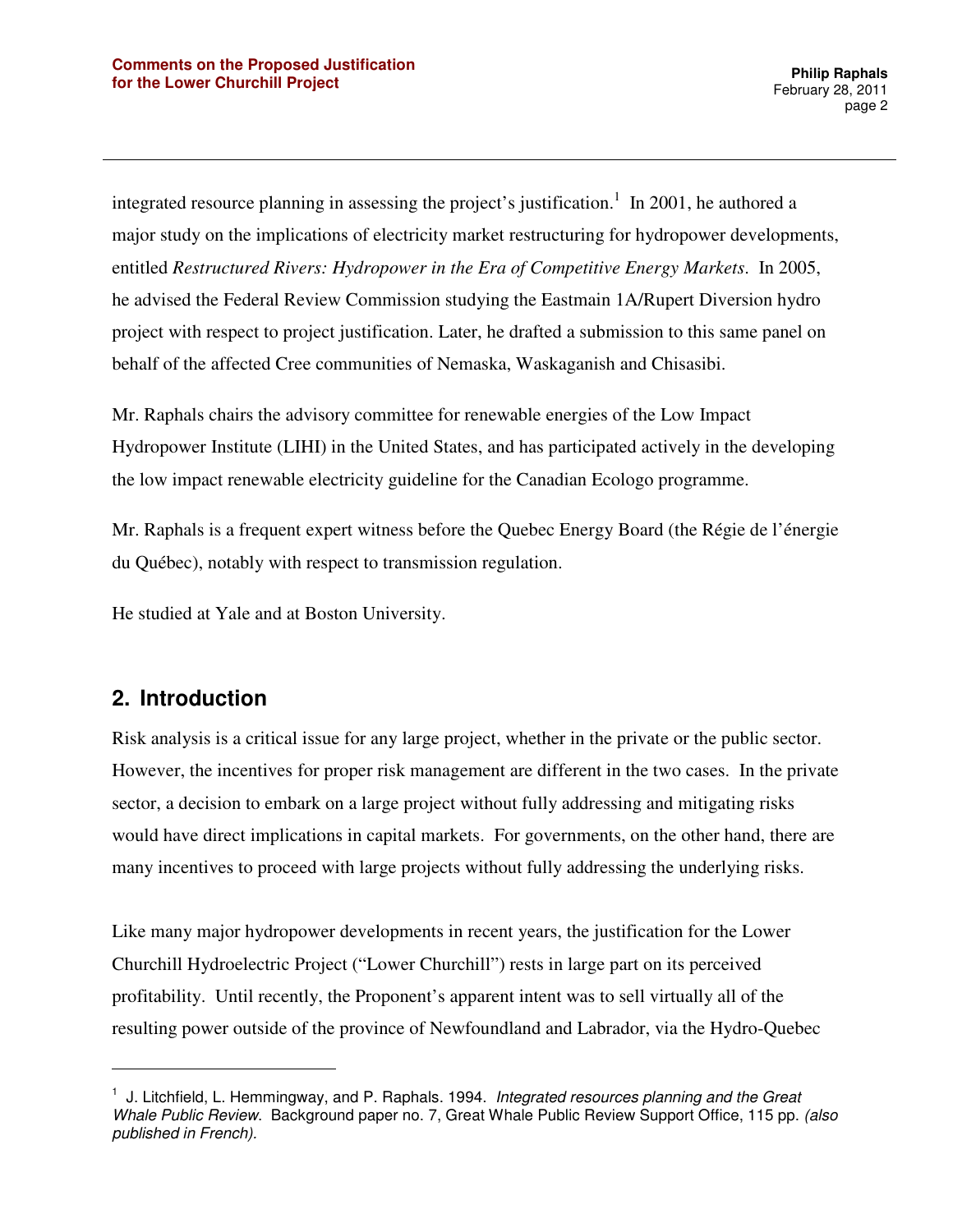transmission system. However, with the announcement of the Partnership Agreement with Emera Inc., the picture has changed dramatically.

#### **2.1. Project justification**

In IR#JRP.26, the Proponent defined the justification for the Lower Churchill Project as follows:

It is important to note that the Project is not designed to only meet the energy needs of the Province; rather the Project is to develop the hydro power resource of the lower Churhill River for the benefit of the Province of Newfoundland and Labrador. (underlining added)

It further stated, in IR#JRP26S:

Construction of a single dam at Gull Island, or in other words, not constructing the Muskrat Falls generating site, would not meet the stated purpose of the Project, which is to develop the hydroelectr4ic potential of the Churchill River. Construction of a single dam at Gull Island in combination with alternative generation sources, or in other words, constructing Gull Island in conjunction with some other generating project, is also inconsistent with the stated purpose of the Project, as the second best project in Nalcor's portfolio remains undeveloped. (p. 8)

There is a certain circularity in the choice to describe the project justification in this fashion, whereby the purpose of the Project is, in effect, to develop the Project. Accepting this formulation would in effect exclude all questions related to alternatives, cost effectiveness, profitability and risk from the analysis.

At the same time, the Proponent describes the benefits from the project in economic terms, with respect to reducing rates on the Island of Newfoundland and making profits from sales in external markets. We recommend that the Joint Panel define the project justification in terms of these anticipated benefits. Doing so will permit analysis of the proposed Project and of alternatives to it.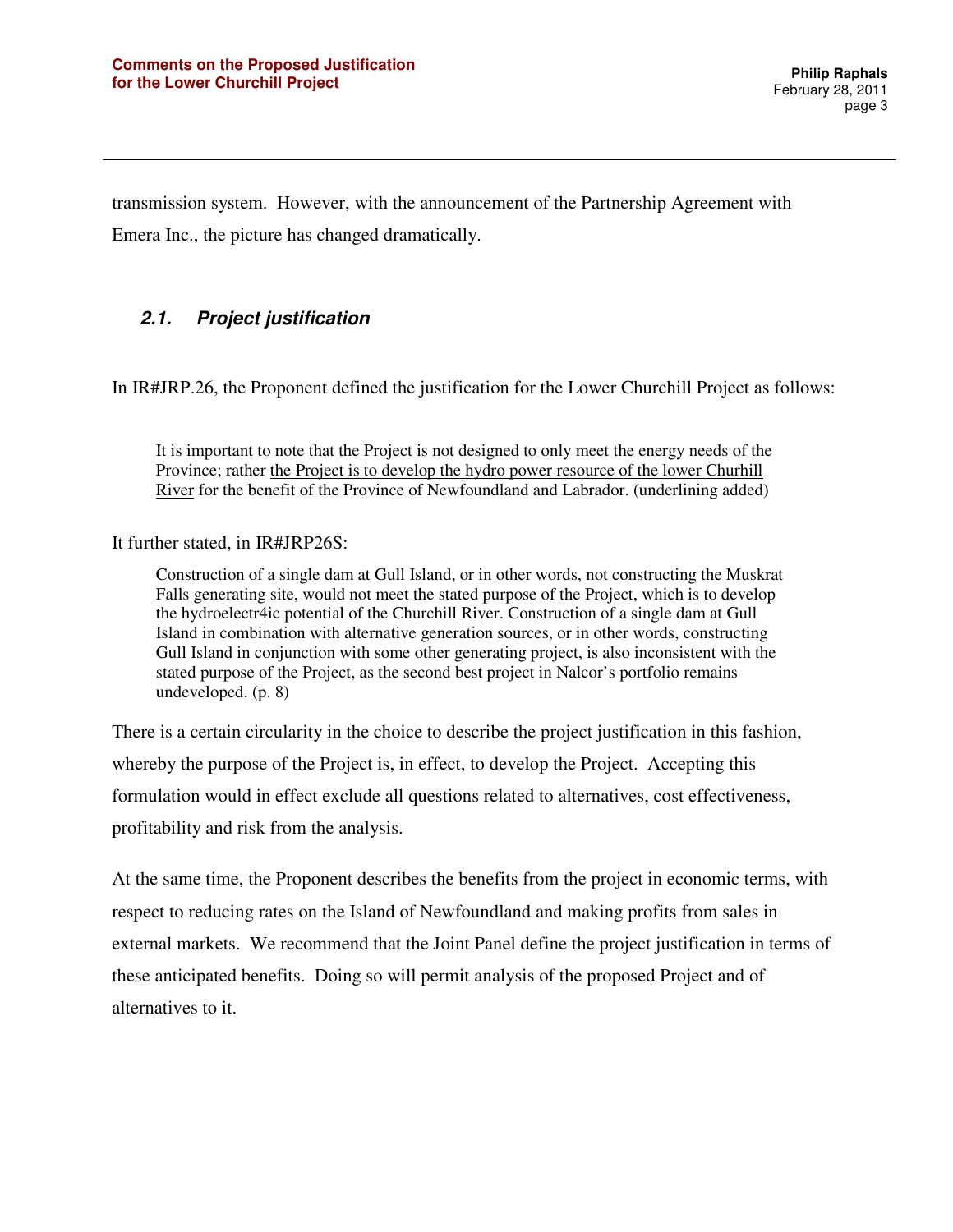### **2.2. Project description and sequencing**

Under the transmission configuration announced last November, consumers on the Island of Newfoundland represent the primary market for power from the Muskrat Falls project. They are expected to use some 2 TWh/yr, or about 40% of the project's output. In addition, the Nova Scotia Block, consisting of approximately 1 TWh/yr, will be provided to Emera Inc. for use in Nova Scotia, in exchange for an investment of over \$1.2 billion and 20% of the project's operating costs for 35 years.<sup>2</sup> The power made available for sale in external markets is thus reduced to 1.9 TWh/yr, or just under 40% of project output.

At the same time, another important modification has been made to the project description. As described in the EIS, the Gull Island facility was to be built first, followed by Muskrat Falls. However, the Proponent's letter dated November 12, 2010 states that it now intends to develop Muskrat Falls first. The letter quotes the response to IR#JRP.147, which stated that:

> Construction of either phase of the Project will not start until a level of market access that supports at least the construction of either Gull Island or Muskrat Falls is achieved. Greater available transmission capacity will favour Gull Island first, and lesser availability will favour Muskrat Falls first.

The letter further states that, given the uncertainty of access to the HQT system and negotiations with other markets:

> … it has become prudent to advance the planning of Muskrat Falls first followed by Gull Island with an overlap in construction. This Project phasing is considered viable and we are seeking EA approval which includes this sequencing. (underlining added)

This new sequence was further elaborated upon in the Proponent's response to IR#JRP.165, dated January 2011, in which three possible sequences are described:

<sup>&</sup>lt;sup>2</sup> Backgrounder, page 2.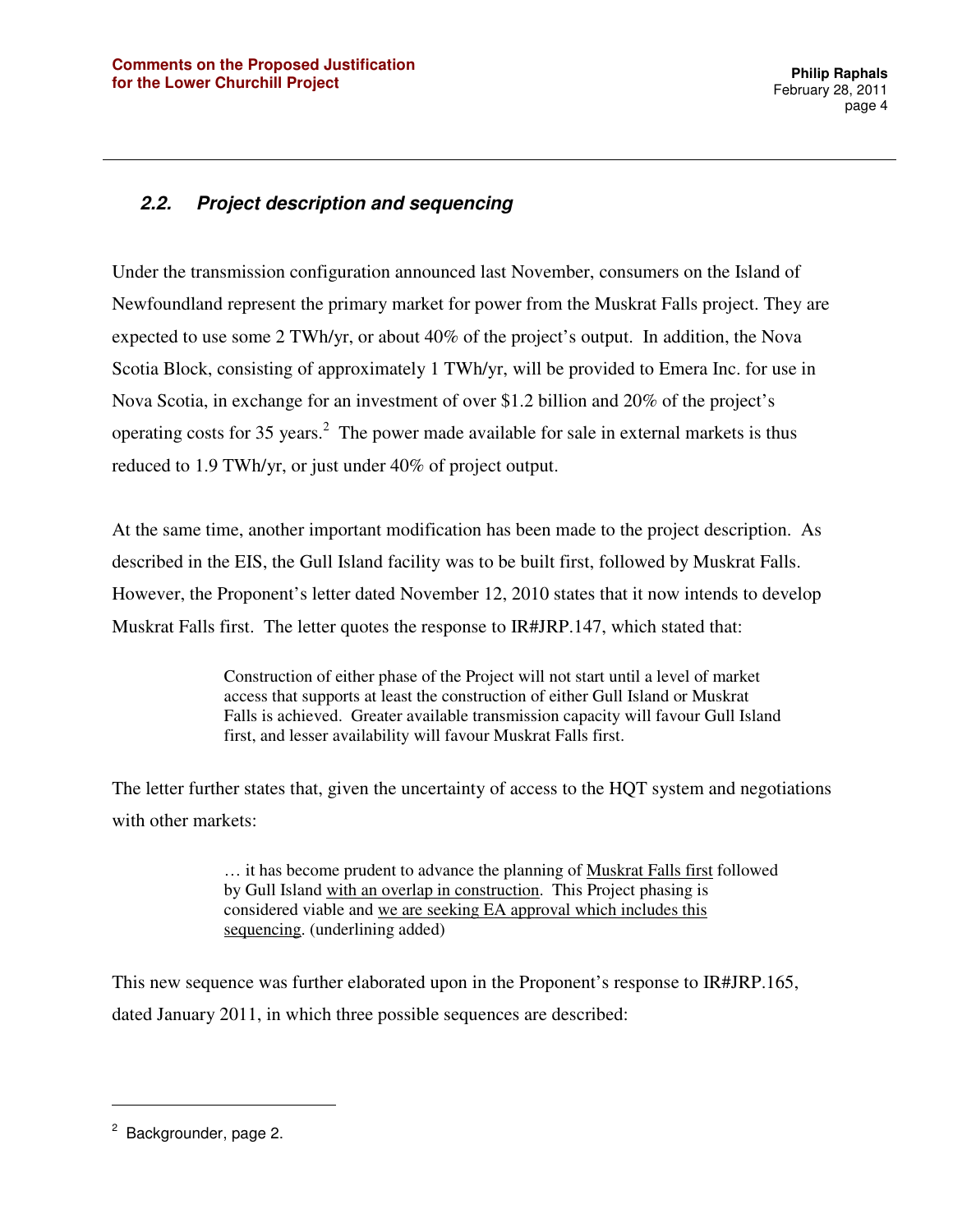- **Sequence One (S1):** Gull Island followed by Muskrat Falls, with an overlap in construction.
- **Sequence Two (S2):** Muskrat Falls followed by Gull Island, with an overlap in construction.
- **Sequence Three (S3):** Muskrat Falls followed by Gull Island, with no overlap in construction.

According to the letter quoted above, the Proponent has apparently rejected S1 in favour of S2. However, its responses to JRP.165, dated January 2011, suggest that it is still considering S3 as well.

However, there is a fourth scenario which has not been mentioned by the Proponent, which we will call "Scenario Four (S4)". This scenario could occur in the event that the evolution of export markets and/or market (transmission) access is inadequate to support the addition of the Gull Island facility. Under this scenario, only the Muskrat Falls facility would be built. To the best of our knowledge, no information on the economic or environmental implications of this scenario have been provided, or sought, by the Panel.

In an email to Roberta Frampton Benefiel of the Grand Riverkeeper Labrador Inc. dated February 24, 2011, the Lower Churchill Joint Review Panel Secretariat suggested that this fourth scenario is in fact identical to sequence S3:

> In response to your second suggestion, the Panel's view is that your "fourth scenario" is in fact S3 as described by the proponent in its response to IR 165. The Panel will be exploring with the proponent the likelihood and implications of only Muskrat Falls proceeding and welcomes the views and questions of participants on this issue.

However, the Proponent's response to IR 165 clearly states:

**Sequence Three (S3):** The Project phase sequence of Muskrat Falls generation facility followed by the Gull Island generation facility with no overlap in construction. (underlining added)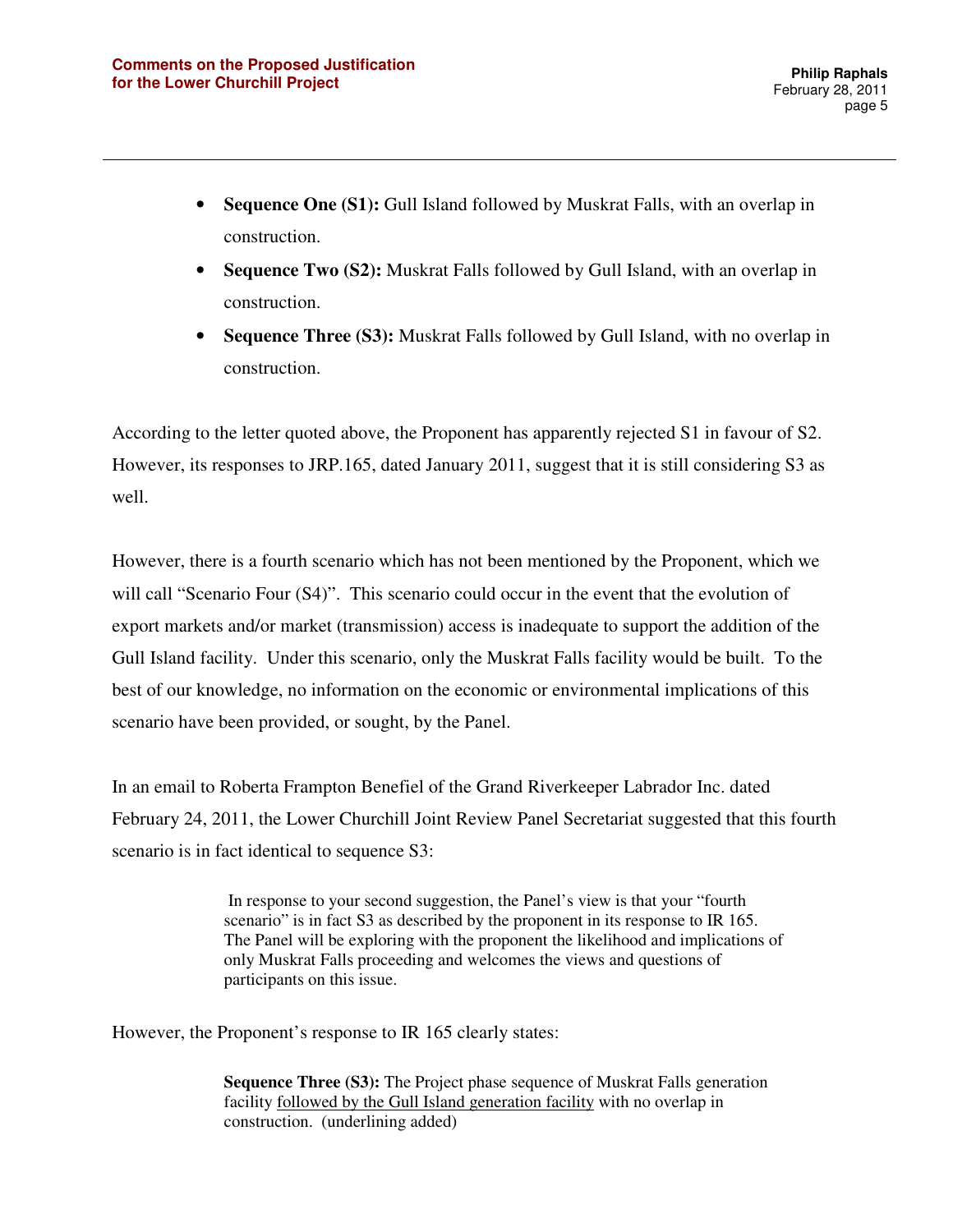The Proponent goes on to respond that:

The S2 and S3 sequences do not result in changes to the scope of the Project or the location of transmission lines, generation facilities, dam heights, areas of inundation, or power output, or the duration of discrete construction or operation activities. (underlining added)

And:

Cost estimates have been updated to reflect the S2 and S3 sequences. Overall there is no substantial cost difference. (underlining added)

It goes without saying that the underlined parameters would differ greatly in a scenario in which the Gull Island facility is never realized. Thus, we conclude that, for the Proponent, S3 **does not** include the non-realization of Gull Island, and that no information has been provided with respect to Scenario 4, as described above. Indeed, as we shall see in section 5, there is reason to believe that the transmission choices of the Partnership Agreement with Emera may in fact reduce the likelihood that the Gull Island project will eventually go forward.

The economic implications of S4 — i.e., of a stand-alone project as announced in the Emera term sheet — are very different than S2 or S3, in several different ways. These include:

- Rate impacts on the Island of Newfoundland,
- Profitability of sales of residual energy, and
- Effects on the eventual cost-effectiveness of the Gull Island project.

In its response to JRP.26e (p. 23), the Proponent stated that any decision to delay construction of one of the other plants, or to switch the sequencing of Gull Island and Muskrat Falls, would "be based upon a careful and rigorous review of the consequences of the change in sequencing."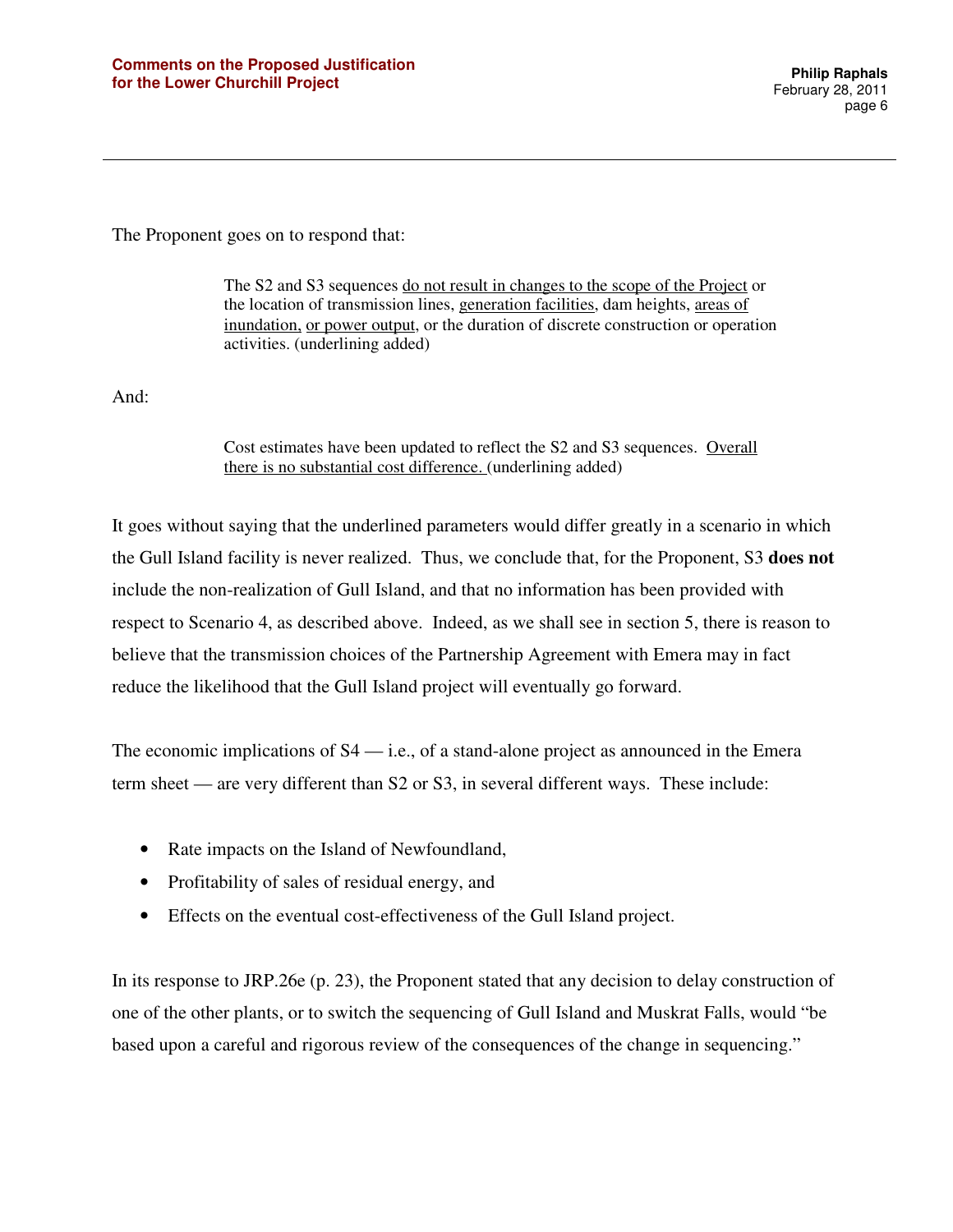However, IR#JRP.165, which addressed the implications of these variants, is silent as to their implications with respect to revenues from sales to in Newfoundland or in external markets – the primary benefits invoked to justify the Project.

The implications for these benefits of Scenario S4, which at this time appears to be the most likely to occur, have not been presented, nor has this possibility even been acknowledged by the Proponent. *A fortiori*, no "careful and rigorous review" of its economic implications has been presented.

We therefore recommend that the Joint Review Panel insist on a serious examination of the implication on the Proponent's economic costs and benefits of S4 – the construction of Muskrat Falls only, together with the Labrador-Island and Maritime Transmission Links – before concluding its environmental assessment process.

### **3. Rate impacts**

As defined in the Backgrounders, a significant part of the energy output will be dedicated to serving native load on the island of Newfoundland. It is indicated that "initially, 2.0 terawatts [sic] will be allocated to the Island to meet domestic demand to displace bunker C oil used at Hollyrood."<sup>3</sup> As rates for serving domestic demand are set by the Newfoundland and Labrador Public Utilities Board under cost of service principles, this statement raises two important questions:

- Under what terms and conditions will the energy from the Muskrat Falls Project be provided to the utilities serving Newfoundland load, and
- What will be the consequences for their regulated electric rates?

 $3$  Backgrounder, p. 2 of 11.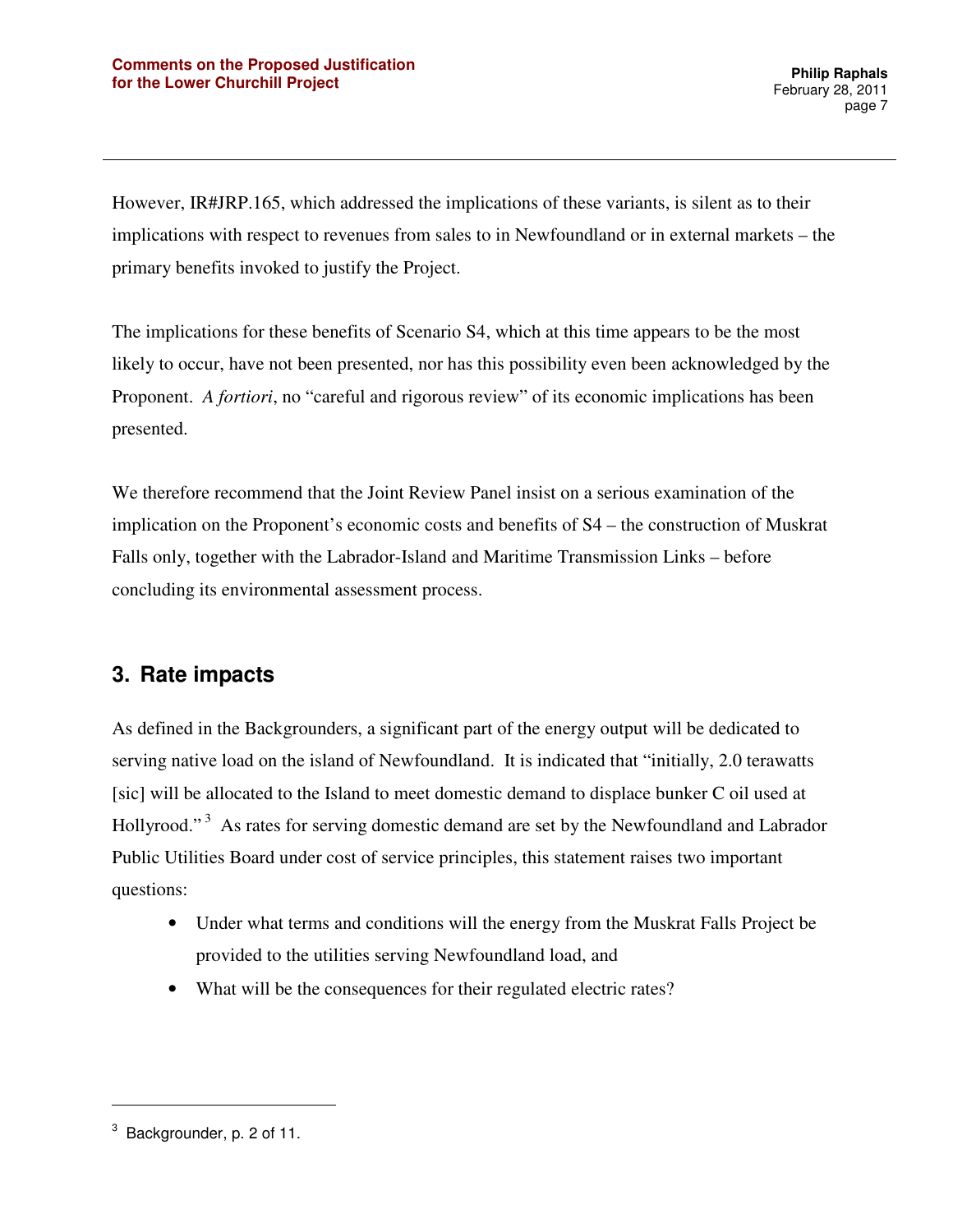Neither of these questions is addressed in the EIS. A preliminary review of the issues leads to the following observations.

The majority of domestic electric load on the Island is served by Newfoundland Power (NP), and the majority of NP's electric supply is provided by Newfoundland Labrador Hydro (NLH). In its 2010 rate application, power supply accounted for over 60% of NP's revenue requirement. Under the principles of cost-of-service regulation, both NLH and NP flow through the costs of purchased power to their customers, and earn a regulated rate of retun on their own generation assets.

Thus, a first question is, will the Muskrat Falls Project be owned and operated by NLH? If so, the costs that flow through into NP rates would normally depend on the annual cost related to the facility, including interest, depreciation, return on equity, etc. If, on the other hand, NLH purchases power from Muskrat Falls from its parent Nalcor, it would normally be the purchase cost that would be flowed through to NP. In this second scenario, the rate impact obviously would depend on the contractual arrangement between Nalcor and its subsidiary NLH. Would Nalcor sell power to NLH at a rate lower than its actual costs, in order to mitigate the rate impact and thereby absorb the negative cash flow referred to in IR#JRP.146? To the best of our knowledge, these questions have never been publicly addressed.

A graph released by the Government with its Backgrounder of November 18, shown below, suggests that, in the long run, rates would be lower with the project than without it.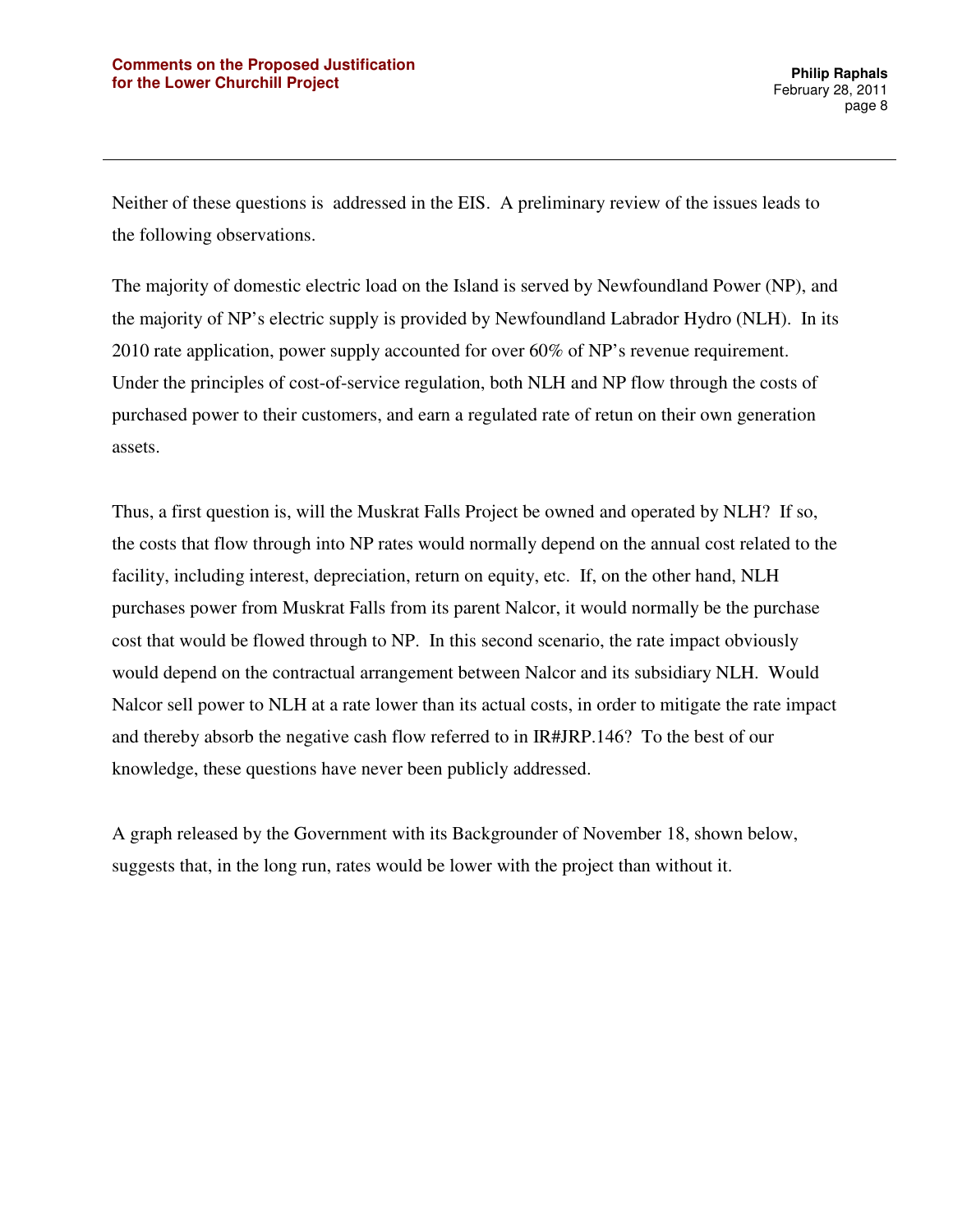

LOWER CHURCHILL PROJECT

Unfortunately, no supporting documentation was provided with the graph, either with respect to its assumptions or to a sensitivity analysis. Obviously, it is based on certain assumptions concerning the evolution of the price of oil over the period 2010-2067, as well as other financial parameters. Just as obviously, these estimates are highly uncertain. Thus, it is impossible to rely on this graph without additional information.

According to media reports, the Premier has indicated that the unit production cost from Muskrat Falls will be on the order of  $14.3 \phi$ /kWh.<sup>4</sup> Without supporting documentation, it is hard to know how to interpret this figure. It clearly relies on assumptions including, among others, interest rates, depreciation rates, return on equity, none of which have been specified. It is not clear if this is a levelized cost or, more likely, an estimate of accounting cost for the first years. Presumably, it is based on the current estimate of the construction costs of Muskrat Falls (\$2.9 billion, according to the Backgrounder, up from \$2.2 billion in the  $EIS^5$ ), and of the Labrador-

<sup>4</sup> CBC Morning Show, Nov. 24, 2010, as quoted in http://bondpapers.blogspot.com/2010/11/muskratfalls-expensive-power.html.

 $5$  IR#JRP.146, Attachment A, p. 32.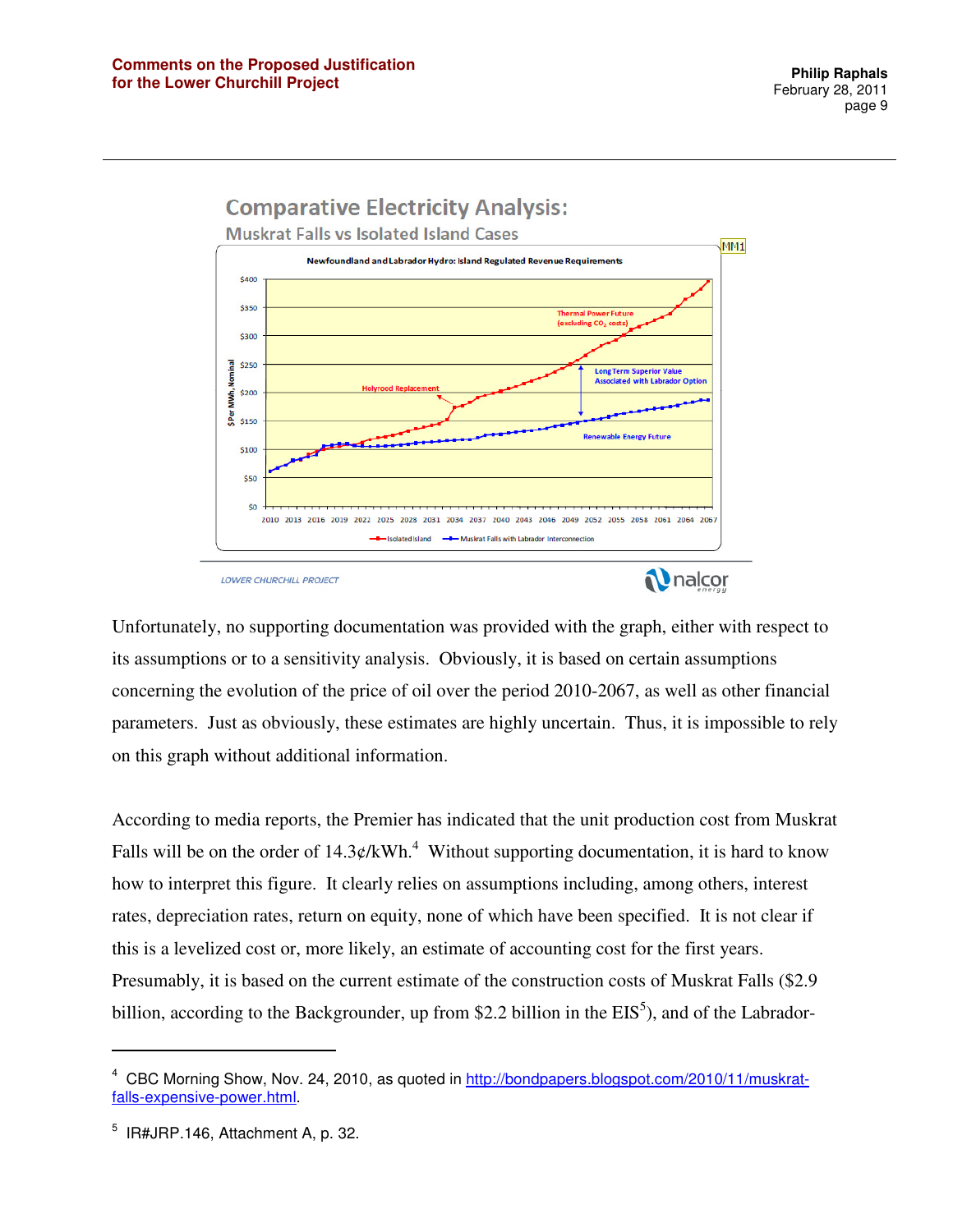Island Link (\$2.1 billion, according to the Backgrounder). Any cost overruns would of course increase these unit costs, which will diminish over time.

Without further details, it is impossible to properly assess the evolution of these costs over time, and hence the impacts on rates for Newfoundland electricity consumers — or on the provincial treasury, if the government intends to support the "negative cash flows" mentioned earlier. In its response to JRP.25S/26S (b), the Proponent declined to analyze rate impacts on the Island, deferring the question to the Board of Commissioners of Public Utilities.

That said, it seems safe to conclude that, without subsidization, the Project will lead to substantial upward pressure on rates in Newfoundland until such time as the project's unit costs decline. (As no mention has been made of energy supply from the Project to Labrador, we presume there will be no rate impacts there.) Whether this upward rate pressure is greater or smaller than that which would flow from continued reliance on Hollyrood obviously depend on the evolution of fossil fuel prices.

Furthermore, insofar as the justification for the proposed project is to reduce the fuel costs and air emissions from use of the Hollyrood oil-fired power station, it remains to be shown that similar benefits could not be obtained through other alternatives, ranging from converting Hollyrood to natural gas or reducing its use, for instance through a combination of on-Island wind power and energy efficiency. In IR#JRP.25S/26S (d), an energy efficiency potential of 1 TWh/yr is identified, which represents 50% of the energy to be delivered to the Island from the Project. In its response to IR#JRP.26 (b), the wind potential is very briefly addressed. The response suggests that the missing 1 TWh/yr could be provided by a 350 MW wind farm, costing only \$0.5 billion (in 2006 \$). Given these very limited data already provided by the Proponent, the alternative of replacing much of the fuel consumption of Hollyrood with energy efficiency and wind power is certainly a hypothesis that deserves serious investigation.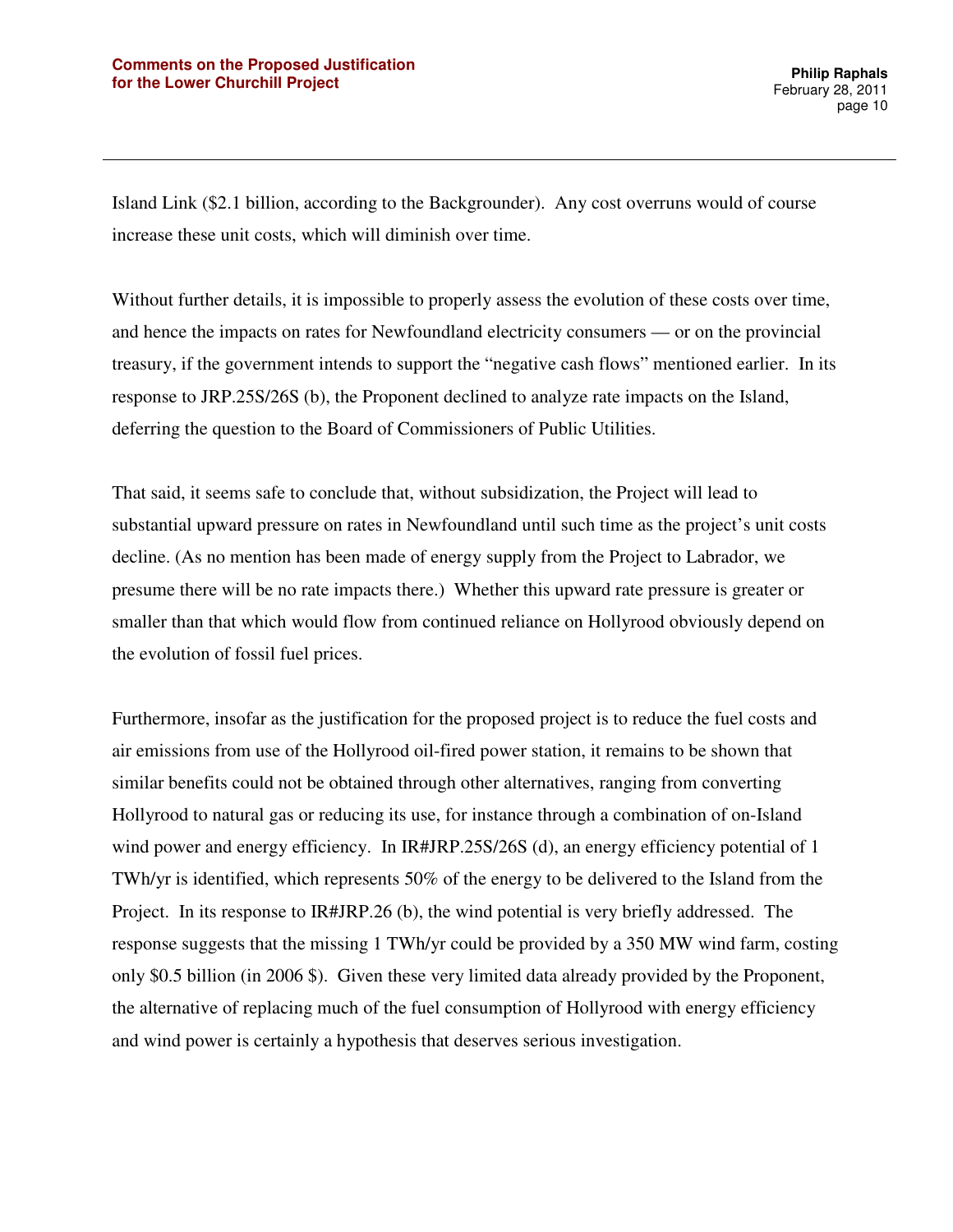Other possibilities could include, for example, refurbishing Hollyrood to run on natural gas instead of oil, which would reduce both fuel costs and GHG and other air emissions. The brief discussion of natural gas in the EIS makes no mention of the economic or technical feasibility of this option.<sup>6</sup>

Again, the question of whether or not the upward rate pressure from Muskrat Falls is greater or smaller than that which would flow from a combination of alternative power supply and conservation solutions cannot be answered based on the information provided to date.

### **4. Profitability of sales of residual energy**

Like several recent large hydro projects (Eastmain 1A/Rupert Diversion, La Romaine), the justification of the Lower Churchill project relies to a large extent on the exploitation of a natural resource to produce energy that would be sold at a profit, to the benefit of the Proponent and its sole (governmental) shareholder. As initially presented, the justification of the Lower Churchill Project was essentially that of a merchant power plant, with no long-term power purchase agreements but with financial benefits intended to eventually result from the net cash flow.<sup>7</sup> While it is indicated that net cash flows will be negative in the early years, there is no indication of the depth of the financial cushion to be provided by the Proponent or its shareholder, or of the date when cumulative cash flows are expected to turn positive.<sup>8</sup>

Based on the figures provided in the Backgrounder, it appears that, initially, almost 2 TWh/yr of electricity will be available for sale to markets in the Maritimes and/or New England, (the 4.9 TWh/yr to be produced by the Muskrat Falls Project, minus the 2 TWh/yr to be initially

l

 $6$  EIS, v. 1A, p. 2-19.

 $7$  IR #JRP.146, Attachment A, p. 34.

<sup>&</sup>lt;sup>8</sup> Figure 4 of IR#JRP.146 (p. 36) refers to economy-wide benefits, not to the effects on the Proponent and its shareholder.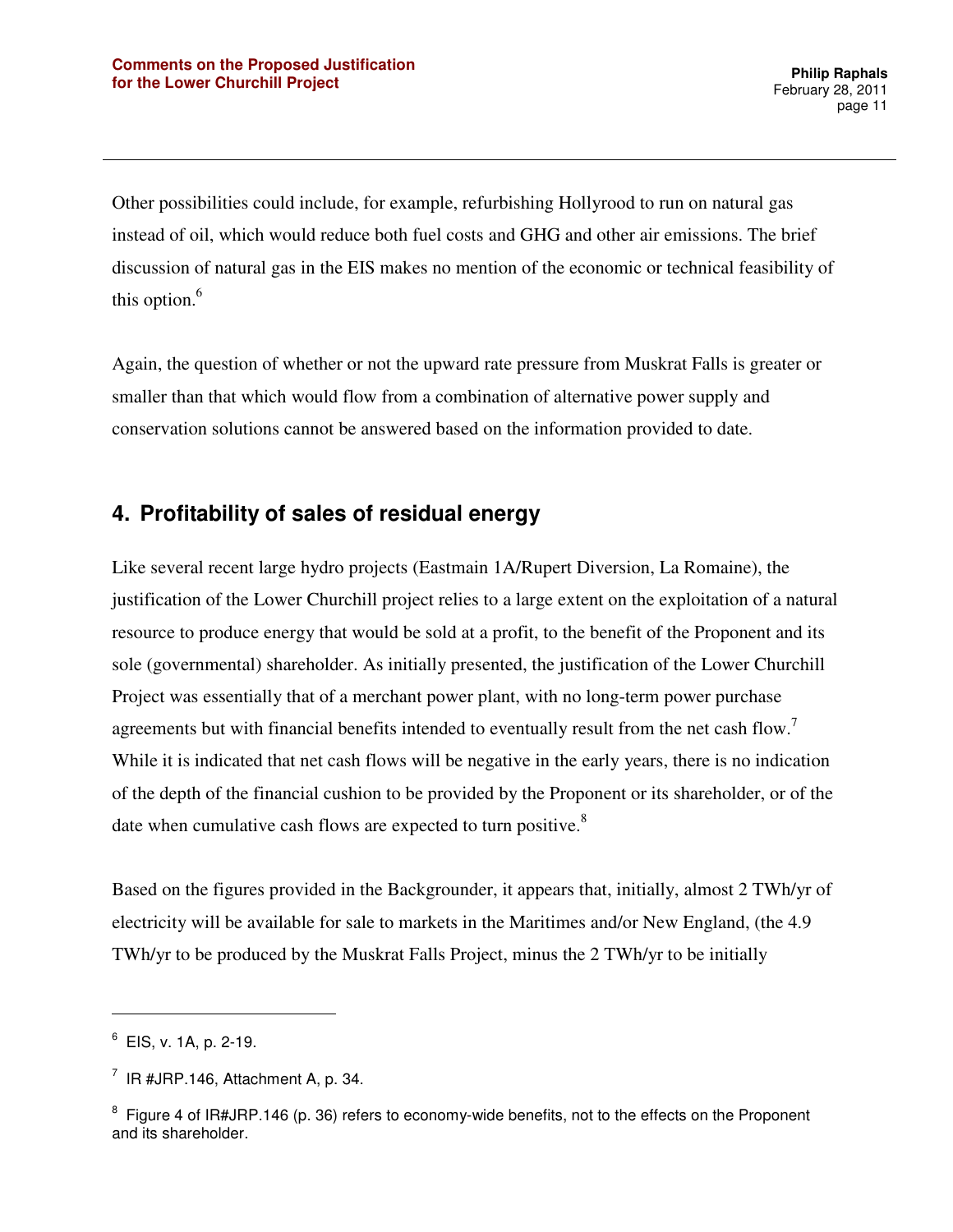consumed in Newfoundland, minus the 1 TWh/yr of the Nova Scotia Block, to be provided to Emera Inc. in exchange for its transmission investment).

Over and above the generation cost, Nalcor will also have to pay transmission charges in Nova Scotia and New Brunswick, $9$  as well as the relevant import charges into the New England system. While these "pancaked" transmission charges have not been specified, it seems clear that Nalcor's break-even point for sales in New England, during the early years after project commissioning, will be over  $15¢/kWh$ . If the Canadian dollar continues to appreciate against the US dollar, the break-even point would be even higher.

Given current market conditions, it is difficult to imagine seeing such prices on a sustained basis. As we shall see below, recent forecasts for the New England electricity market are similarly pessimistic over the long term.

#### **4.1. Temporal distribution of power production**

It is important to keep in mind that the Muskrat Falls Project, like the Lower Churchill Project generally, has little if any reservoir storage, and thus is obliged to turbine and sell power based on generation levels at the Churchill Falls plant upstream. As Churchill Falls is operated to meet the needs of Hydro-Quebec, which has a winter-peaking system, it seems clear that the timing of releases will not be optimized to maximize sales revenues in the US market, where peak prices occur in the summer. Thus, it is not obvious to what extent Nalcor will be able to benefit from that market's highest price levels.

More specifically, the EIS shows average daily flows at Upper Muskrat Falls for the period 1978-2006, as follows:  $10^{10}$ 

<sup>&</sup>lt;sup>9</sup> Backgrounder, page 4.

<sup>10</sup> EIS, vol. 1A, p. 10-9.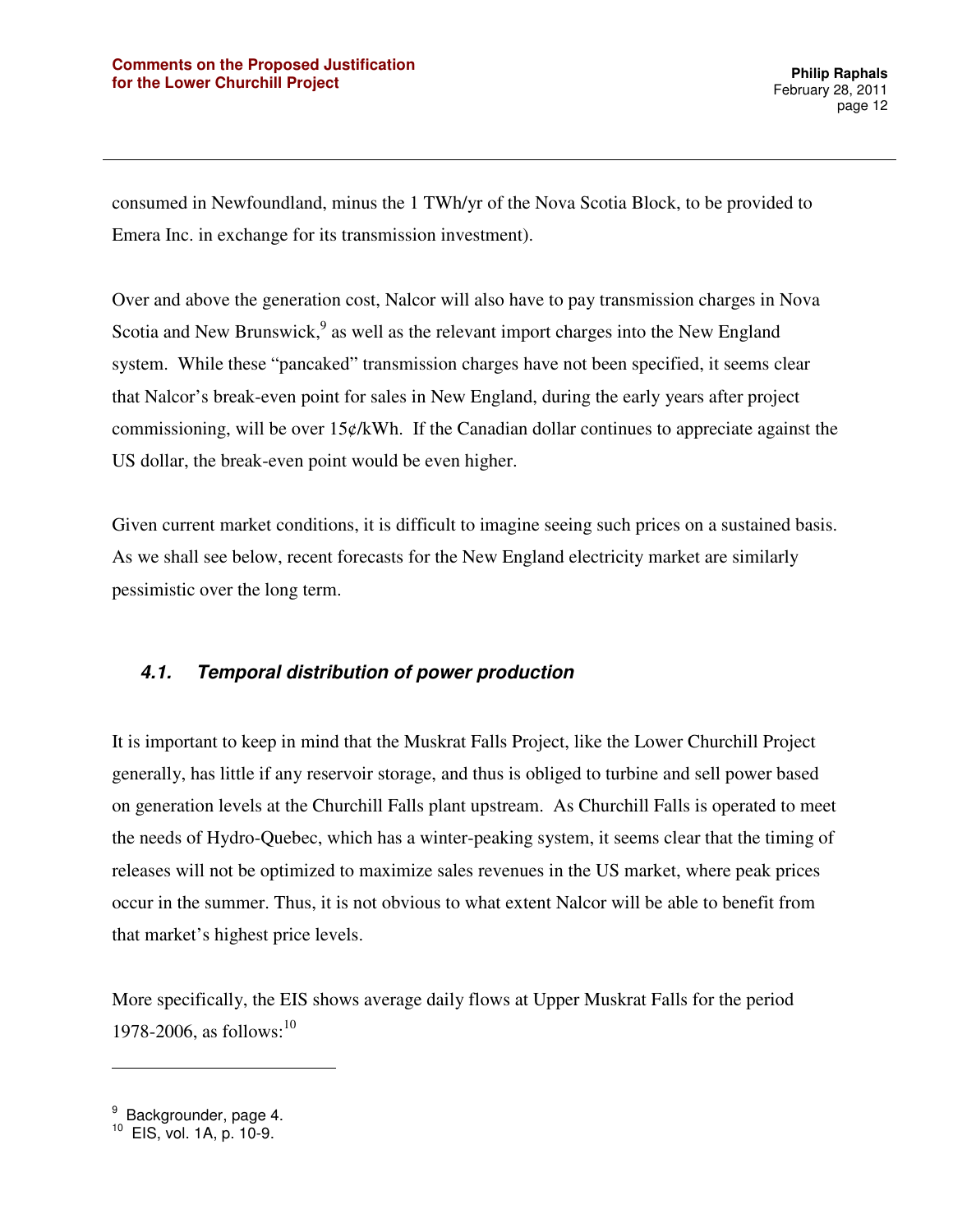$\overline{a}$ 



Churchill River at Upper Muskrat Falls (1978-2006) Recorded Flows 030E001

We see a spring peak in the months of May and June, presumably due to inflows from the tributaries downstream of Churchill Falls. Unfortunately, this peak falls off before the beginning of July, which, as we shall see below, represents the beginning of the peak price period in New England.

Annette Luttermann's study examines flow variability in considerably greater detail.<sup>11</sup> The following graph shows, for the years 1997-2001, a very sharp drop-off in flows following the spring freshet, suggesting even lower flows during the peak market price periods for New England in July and August.

 $11$  Annette M. Luttermann, Historical Changes in the Riparian Habitats of Labrador's Churchill River Due to Flow Regulation: The Imperative of Cumulative Effects Assessment, p. 169. (EIS document #169, filed May 21, 2009)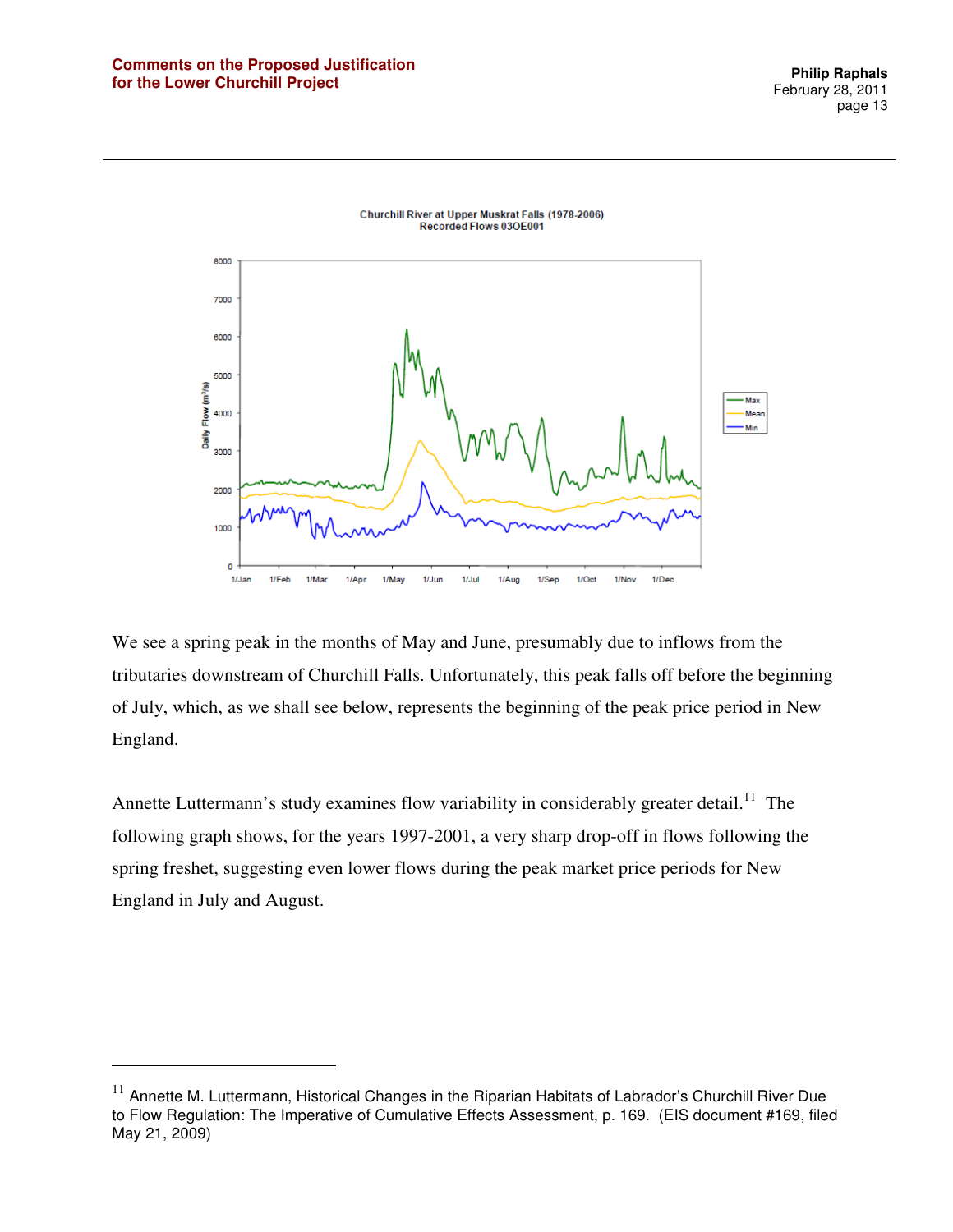

Figure 67. Daily Flow above Muskrat Falls in a Post-Regulation Period 1997-2001 Compared With Pre-Regulation 1964 (Data source: Water Survey of Canada).

Given the significant price premiums available in New England markets in July and August, it would be important to determine historical flow levels for these months, in order to properly estimate future revenues.

#### **4.2. Price risk**

The Proponent explains its approach to market demand and price risk as follows:<sup>12</sup>

<sup>12</sup> IR#JRP.146, p. 43.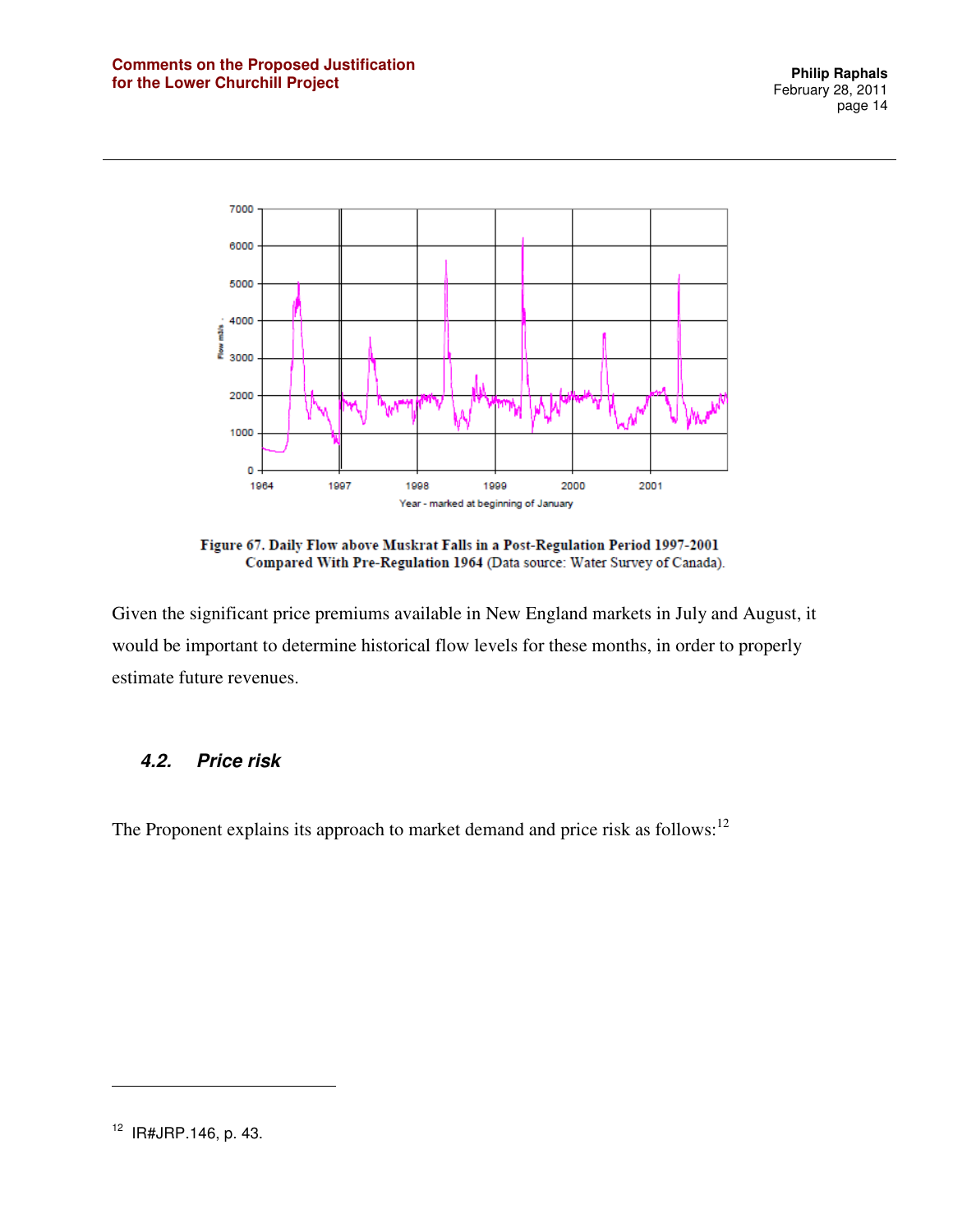#### 7.5.2 Market Demand and Price Risk

Market demand and price risk are strategic risks against which Nalcor has options to control and mitigate. As described in Section 3, Nalcor has collected extensive market intelligence regarding market demand and price in order to understand its exposure due to market demand and price risk, as well as develop a mitigation strategy that is aligned with Nalcor's risk appetite.

Market demand and value will vary in different jurisdictions with the demand/supply drivers present in each jurisdiction such as: current market size, industrial/commercial demand - the potential for growth or shrinkage, fuel reliance, government energy and environmental policies, demographic and economic shifts, technological advances and resource development opportunities. These factors will be tempered to some degree, but not totally, by increased regionalization of transmission grids. The Project is a large generation resource with access both south-east to the Maritimes and west to Quebec, Ontario and the US, therefore diversification of markets is possible and prudent.

Nalcor intends to adopt a portfolio sales strategy as the core of this risk mitigation strategy. A portfolio strategy will be based on building a sales portfolio comprised of long, medium and short term sales to different customers and in different markets in order to effectively mitigate both demand and price risk. A mixed portfolio will provide predictable cash flow to meet financing and equity requirements, while providing opportunities over the medium and longer term to meet changing demand in Newfoundland and Labrador, and opportunities in both the short and longer term to capitalize on future shifts in market demand and market value. The diversification of the portfolio will be finalized based on the magnitude of risk-adjusted capital investment for each of the Gull Island and Muskrat Falls generation sites.

However, given the decision set forth in the Emera Backgrounder, most of this risk mitigation strategy becomes non-operative. By excluding, for the time being, the western transmission option, access is no longer available to markets in Quebec, Ontario or New York. The only markets remaining are the Maritimes and New England. The opportunities to develop a portfolio of sales "to different customers and in different markets in order to effectively mitigate both demand and price risk" are thus far more limited than they appeared at first.

IR#JRP.146 presents estimates of market prices for the period 2015-2030, based on projections prepared by the PIRA Energy Group.<sup>13</sup> Neither the PIRA report nor its methodology was made public.

The PIRA forecasts, as presented in IR#JRP.146, present ISO-New England and the Maritimes as a single market.<sup>14</sup> However, given the nodal structure of the New England market, prices can

<sup>13</sup> IR#JRP.146, pp. 30-31.

 $14$  Table 22, page 31.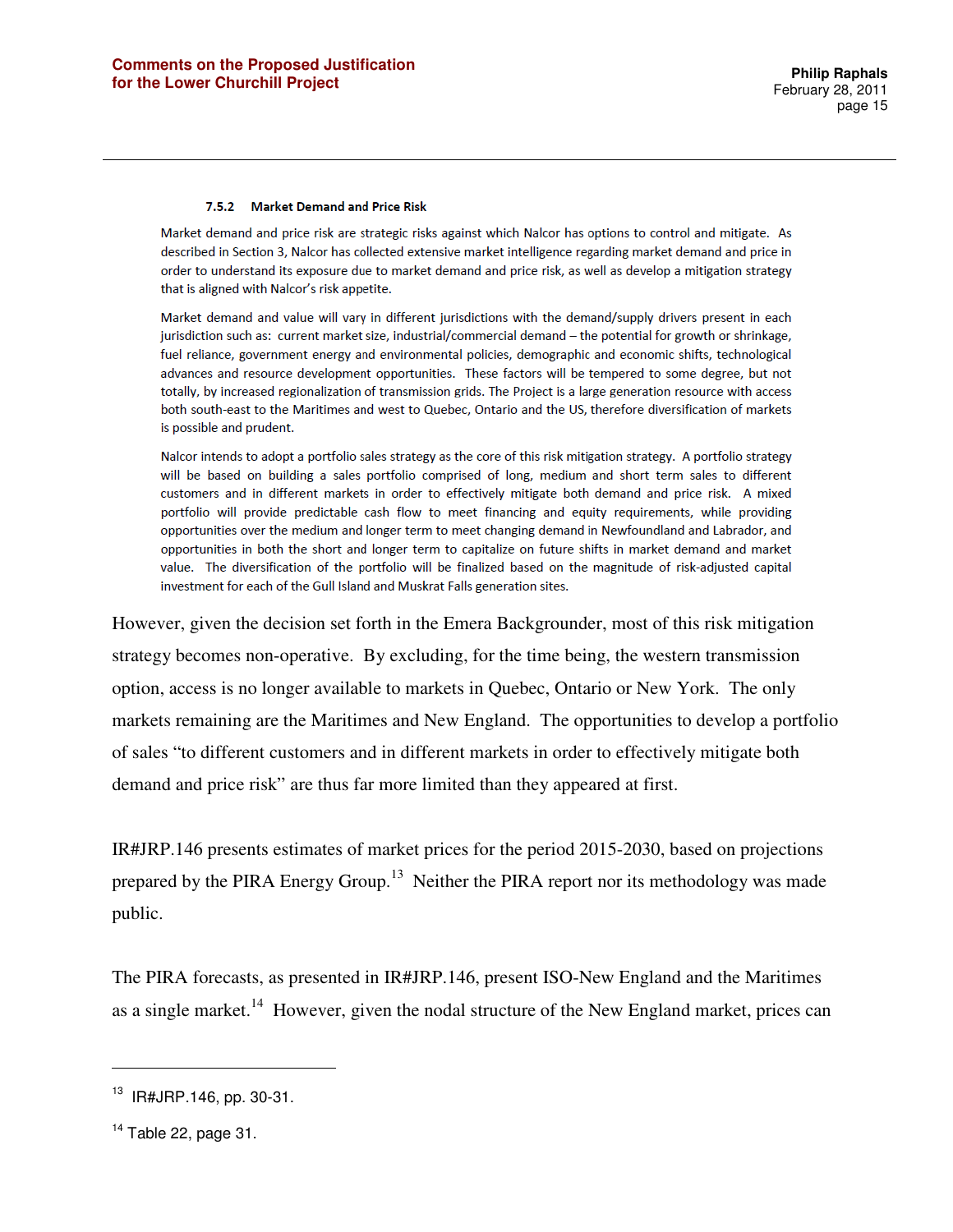vary within ISO-NE. The limited interconnections between ISO-NE and the Maritimes can also lead to substantial price differentials.

According to the PIRA forecasts, nominal on-peak electricity prices in New England/Maritimes will increase to over \$140/MWh by  $2030$ .<sup>15</sup> The following graph shows this forecast, as stated in nominal dollars, and also in constant 2009 dollars (derived using the stated inflation rate of 2% per annum).



This forecast is somewhat optimistic compared to others we have consulted.

While a number of consulting firms regularly produce forecasts of future electricity market prices, most of these are not in the public domain. One exception is the study produced biannually by a consortium of New England electric utilities periodically commissions a study of

<sup>15</sup> IR#JRP.146, p. 31.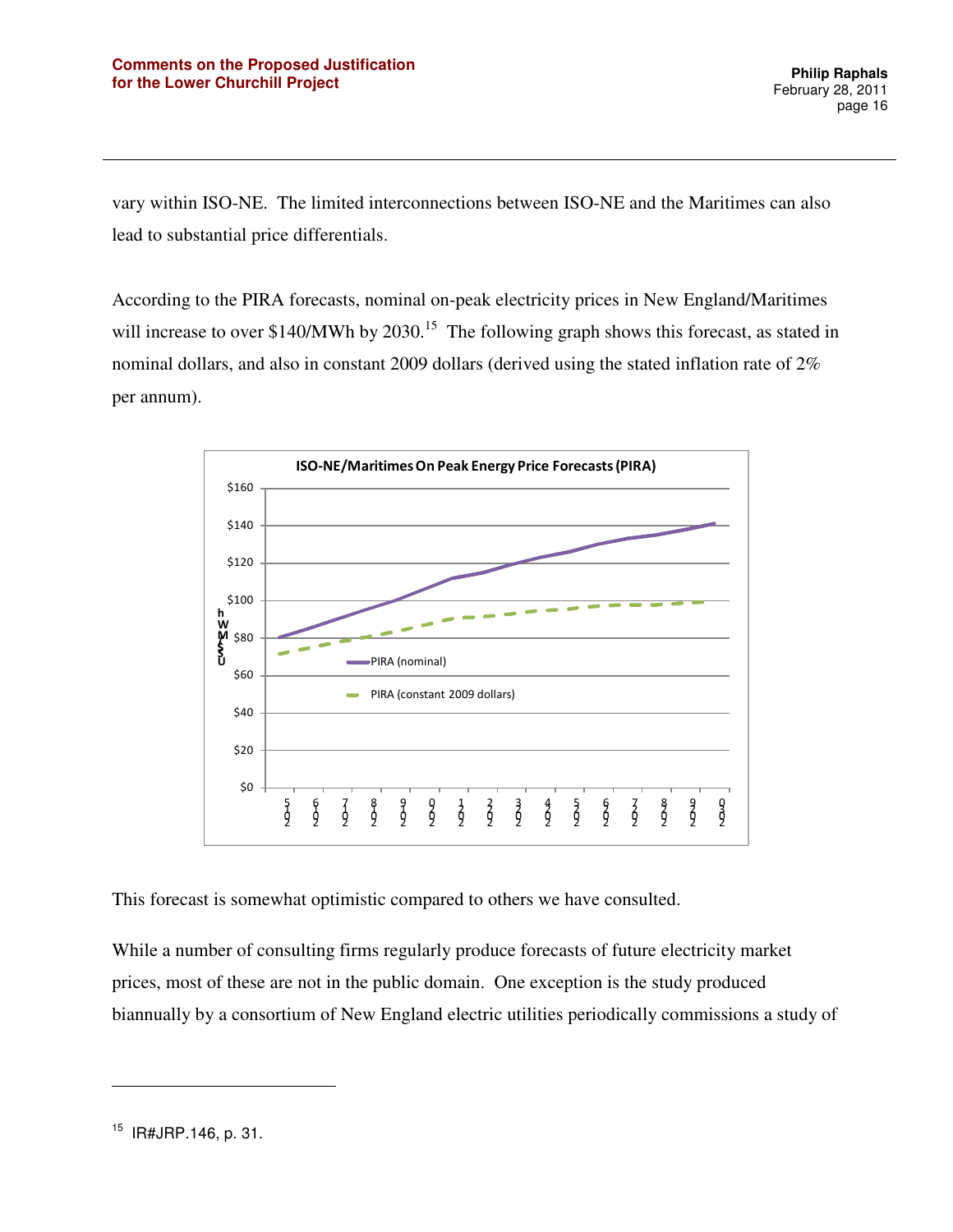$\overline{a}$ 

avoided supply costs in New England, for the purposes of evaluating their energy efficiency programs.

Since the restructuring of the New England electric system into a competitive marketplace, these avoided cost studies are based projections of future market prices, rather than of future generation costs. The most recent study, carried out by Synapse Energy Consulting and published in December  $2009$ , <sup>16</sup> is based on in-depth, hour by hour modeling of the New England electric and natural gas supply systems.

The sponsors of the study, known as the Avoided Energy Supply Component (AESC) Study Group, includes a broad spectrum of electric and gas utilities or their representatives from Massachusetts, New Hampshire, Vermont, Rhode Island, Connecticut, and Maine.<sup>17</sup> Prices are forecast for each of 14 regions within New England.

It is important to emphasize that these projections are based on detailed modelling of the oil and gas markets. The forecast prices represent the *market clearing price* for each region, taking into account generation costs, congestion costs and marginal transmission losses.

Space does not permit an exhaustive description of the study's methodology. To summarize:

• As electricity prices are closely tied to natural gas prices, the forecast is in large part determined by natural gas price forecasts. The forecasts in the study, which are based in

<sup>&</sup>lt;sup>16</sup> Synapse Energy Economics, Avoided Energy Supply Costs in New England: 2009 Report.

 $17$  The sponsors of this project include: Berkshire Gas Company, Keyspan Energy Delivery New England (Boston Gas Company, Essex Gas Company, and Colonial Gas Company), Cape Light Compact, National Grid USA (Massachusetts Electric Company, New England Gas Company, NiSource Inc., NSTAR Electric & Gas Company, Northeast Utilities (Western Massachusetts Electric and Public Service of New Hampshire), Unitil (Fitchburg Gas and Electric Light Company, United Illuminating, Concord Electric Company and Exeter & Hampton Electric Company), the State of Maine, and the State of Vermont. Additional members of the Study Group include Connecticut Energy Conservation Management Board, Massachusetts Department of Telecommunications and Energy, Massachusetts Division of Energy Resources, Massachusetts Low-Income Energy Affordability Network (LEAN) and other Non-Utility Parties, New Hampshire Public Utilities Commission, and Rhode Island Division of Public Utilities and Carriers.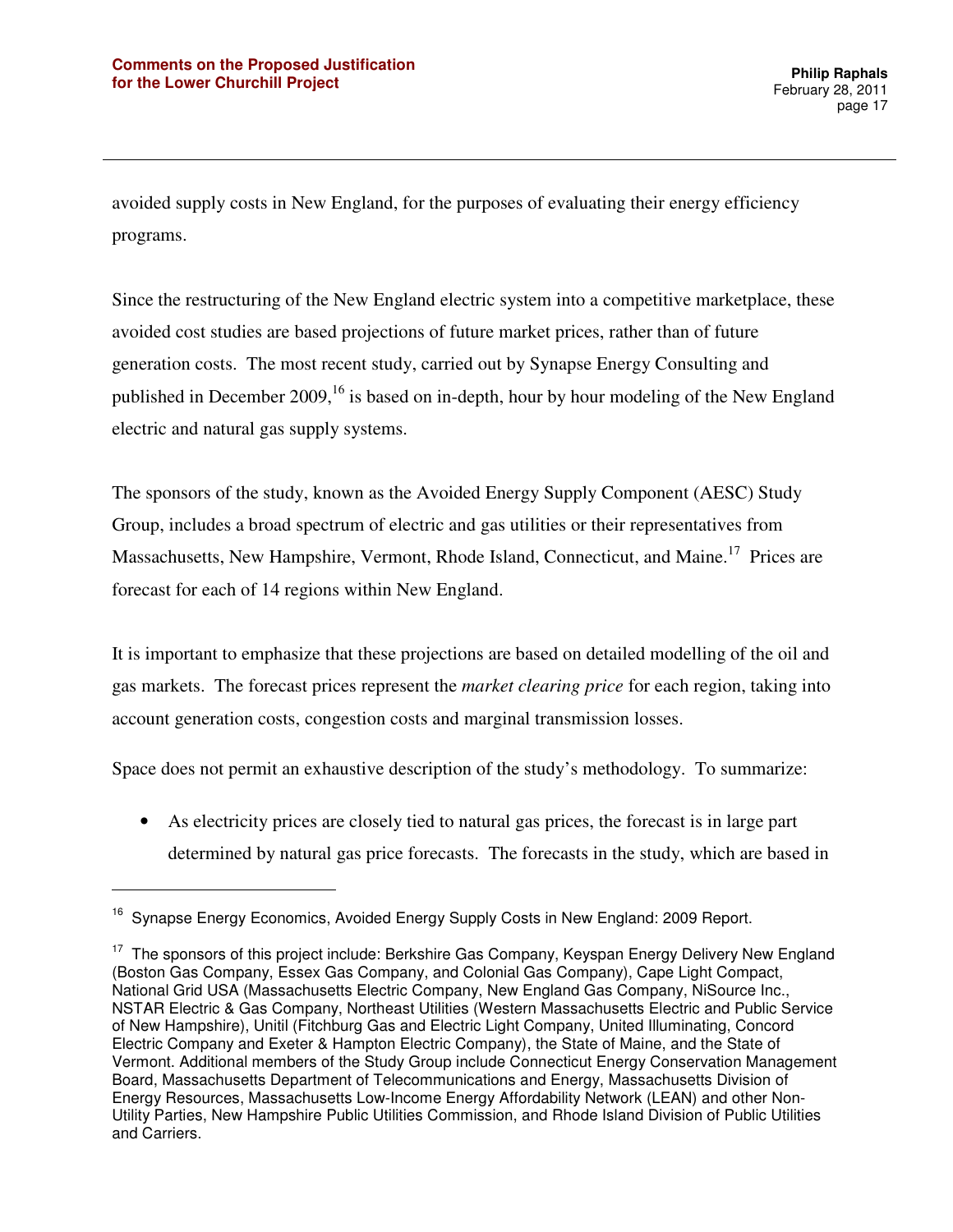large part on those of the US Energy Information Agency, are described in the following chart, which compares Synapse's forecasts with those of the EIA's previous Annual Energy Outlook.

 $9.00$ 8.00 7.00 2009 \$ pe 6.00 5.00 4.00 3.00  $2.00$ 1.00  $0.00$ 2009 2010 2011 2012 2013 2014 2015 2016 2017 2018 2019 2020 2021 2022 2023 2024  $+$  AESC 2009

Exhibit 1-11: Comparison of Henry Hub Gas Price Forecasts

• Oil price forecasts are also an important driver. The Synapse short-term forecasts are based primarily on futures contracts, and its long-term forecasts are based on the EIA forecasts based in turn on supply-demand balance.

The following chart shows the AESC forecasts for wholesale electricity prices in the state of Maine, from 2010 to 2039. Separate annual forecasts are made for on- and off-peak periods in winter and in summer. The peak period is from 6 am to 10 pm, Monday through Friday. The summer includes the months of May through August. Values are given in constant 2009 US cents per kWh.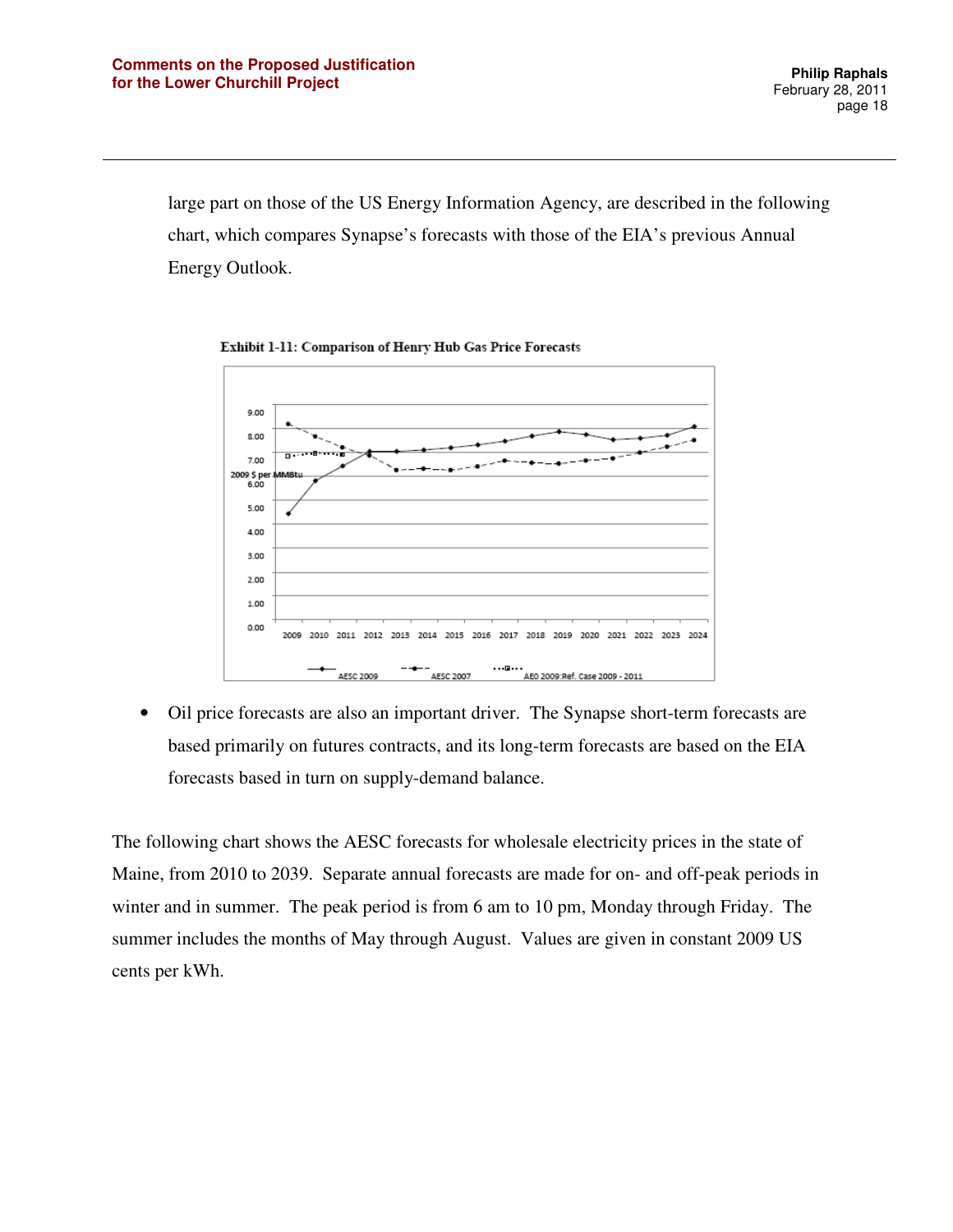

Thus, it is forecast that average summer peak market prices for Maine will not reach  $10\phi$ /kWh until 2029, and that average winter peak market prices will not reach this level until 2035. As for off-peak prices, they are forecast to remain below this level during summer through 2040, and winter off-peak prices do not even reach 9¢ by 2039.

These price forecasts are somewhat lower than the PIRA forecasts presented by the Proponent, as seen in the following graph. As no details are available concerning the methodology or the data sources used by PIRA, it is not possible to analyze the reasons for the differing results.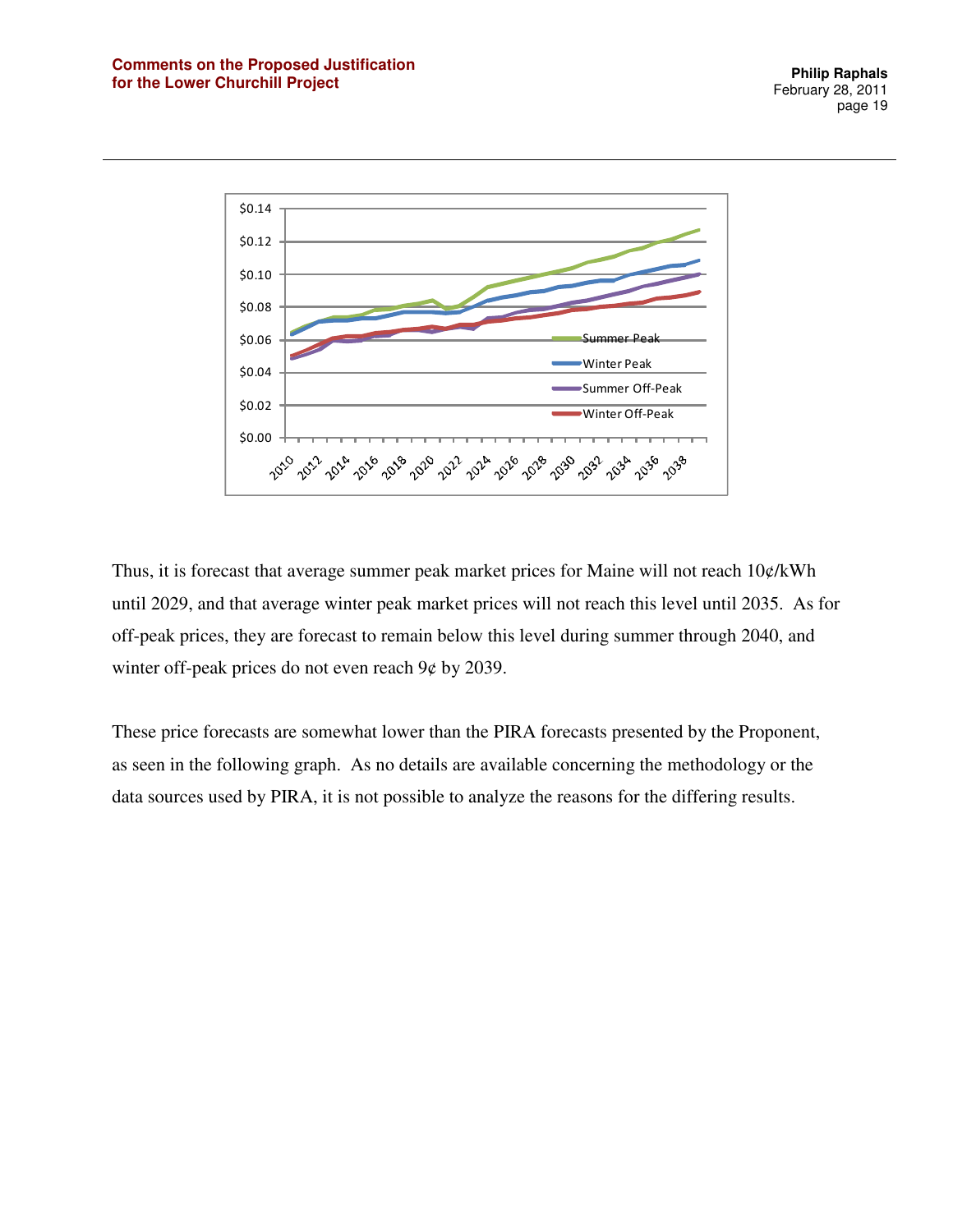

Another forecast we consulted provides an even less rosy portrait. According to these forecasts, on-peak average prices in New England will remain below 8¢/kWh (in 2009 dollars) through 2030, as seen in the following graph.

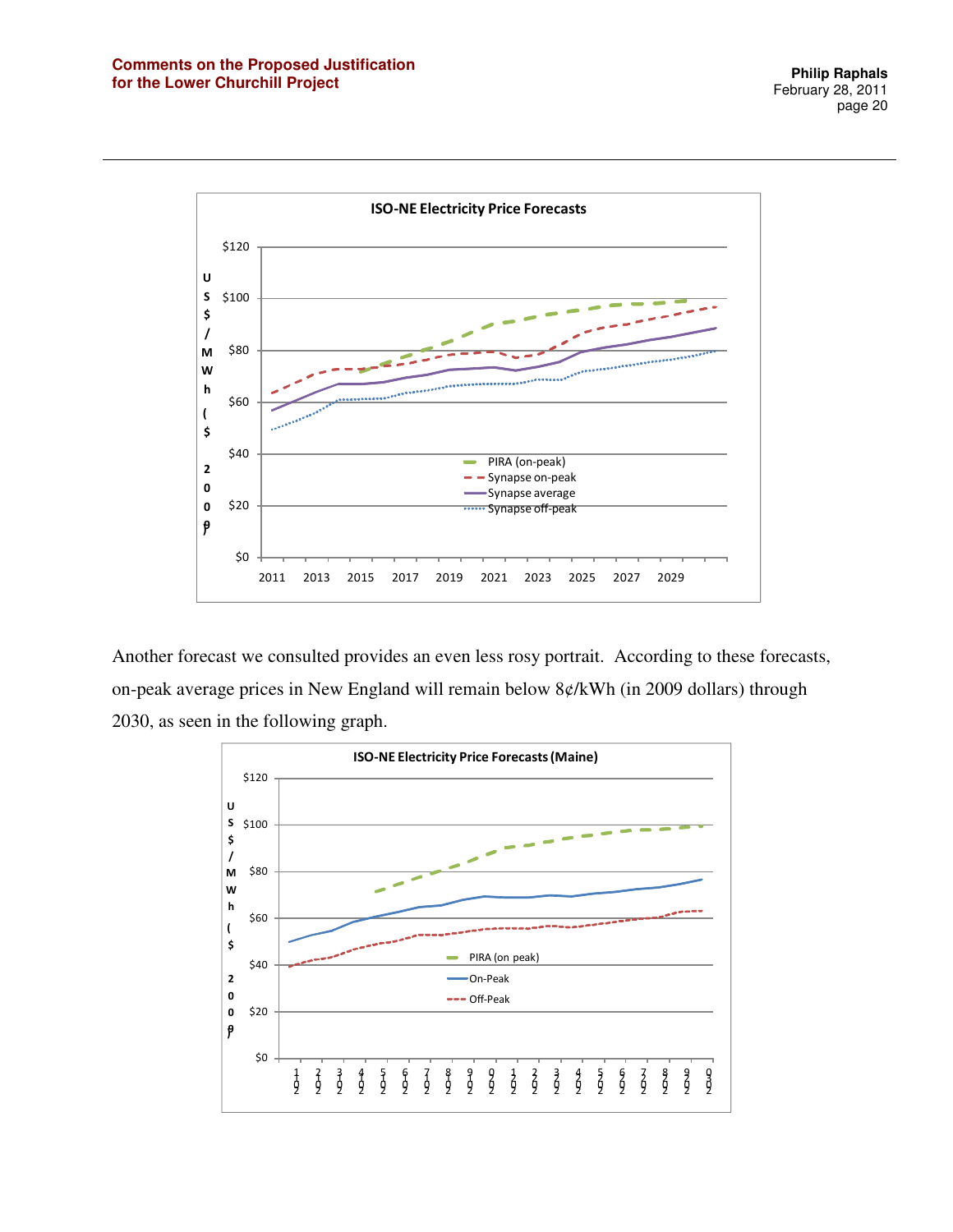Furthermore, the fact noted earlier that the months of May and June represent a disproportionate share of the annual flows at Muskrat Falls also has a negative effect on market expectations. These months are considered part of the summer period (May through August); however, in New England, the market prices during May and June are substantially lower than those for July and August, as is shown in the following graph:



On-peak average prices are an arithmetical average of weekday prices throughout the year, ignoring seasonal variation. The increased production at Muskrat Falls during the spring freshet, which arrives before the July-August price peak in New England, will thus diminish revenues below the average values described above.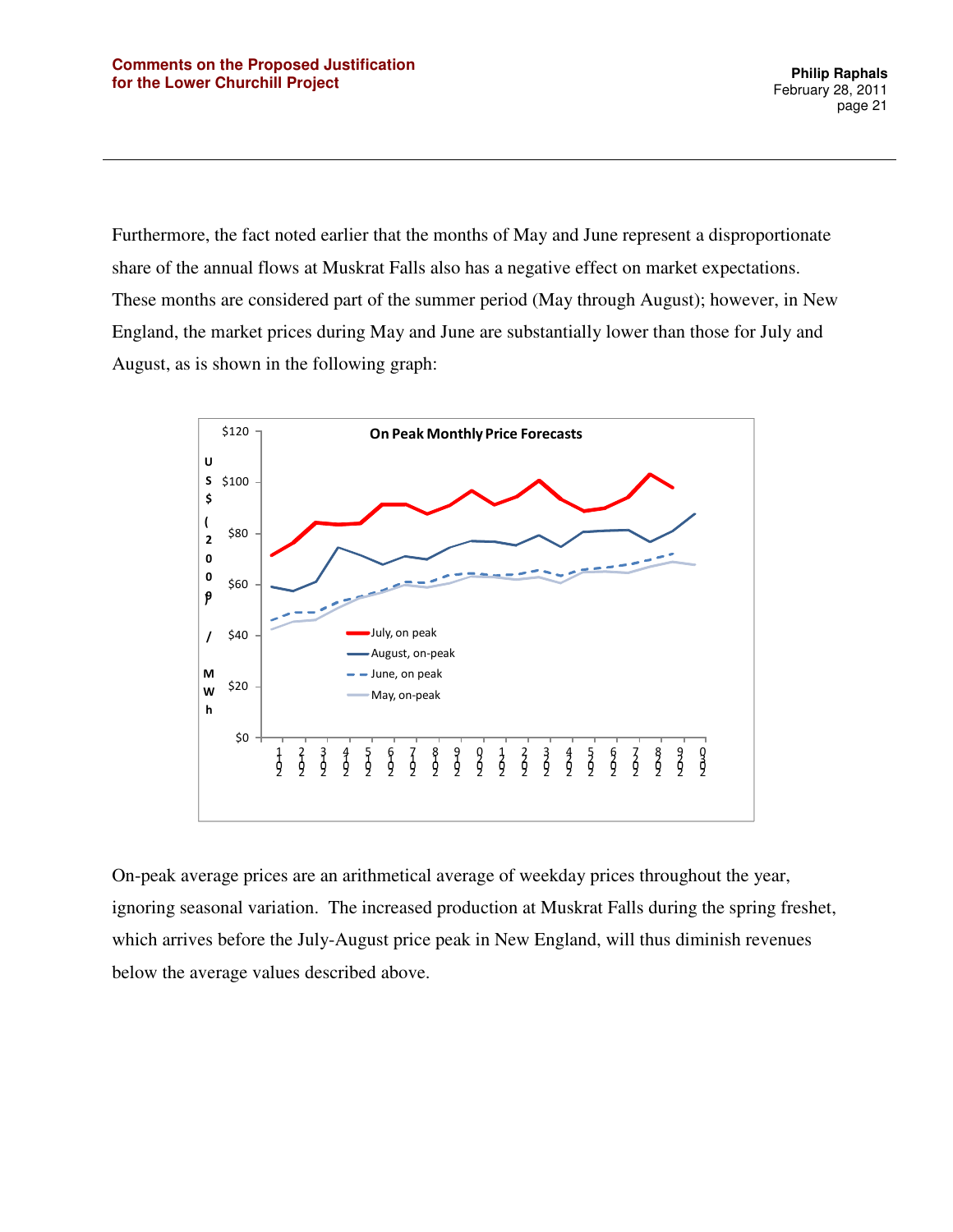#### **4.3. Evolution of annual cash flow**

The Proponent has not presented a full financial model for the Muskrat Falls project. However, based on a borrowing term of 30 years, $18$  the constant dollar unit costs for power produced from Muskrat Falls can be expected to fall off dramatically after that period. Thus, it seems likely that the cash flows related to power sold in Maritime and New England markets, resulting from the difference between their share of the annual costs for Muskrat Falls and the related transmission investments and the revenues realized — net of transmission tariffs, losses and other transaction costs — are likely to remain negative for a number of years.

Presumably, these "negative cash flows" will be supported by Nalcor's shareholder, the government of Newfoundland and Labrador, out of general revenues. The extent and duration of this negative cash flow have not been estimated.

### **5. Likelihood of eventual development of Gull Island**

As we saw earlier, the sequences S2 and S3 mentioned on page 3 of IR#JRP.165 both presume that the Muskrat Falls project will be followed by the Gull Island project. The Scenario 4, described above, is the only one that acknowledges the possibility that the Gull Island project might not eventually be built.

However, the choice to proceed with Muskrat Falls with the transmission configuration described in the Emera term sheet will probably make the eventual realization of Gull Island less likely, for the simple reason that it will substantially increase the unit costs for the Gull Island project. This is because, all else being equal, it is always less expensive to build one highcapacity transmission link than two smaller ones.

 $18$  IR#JRP.146, Attachment A, p. 30.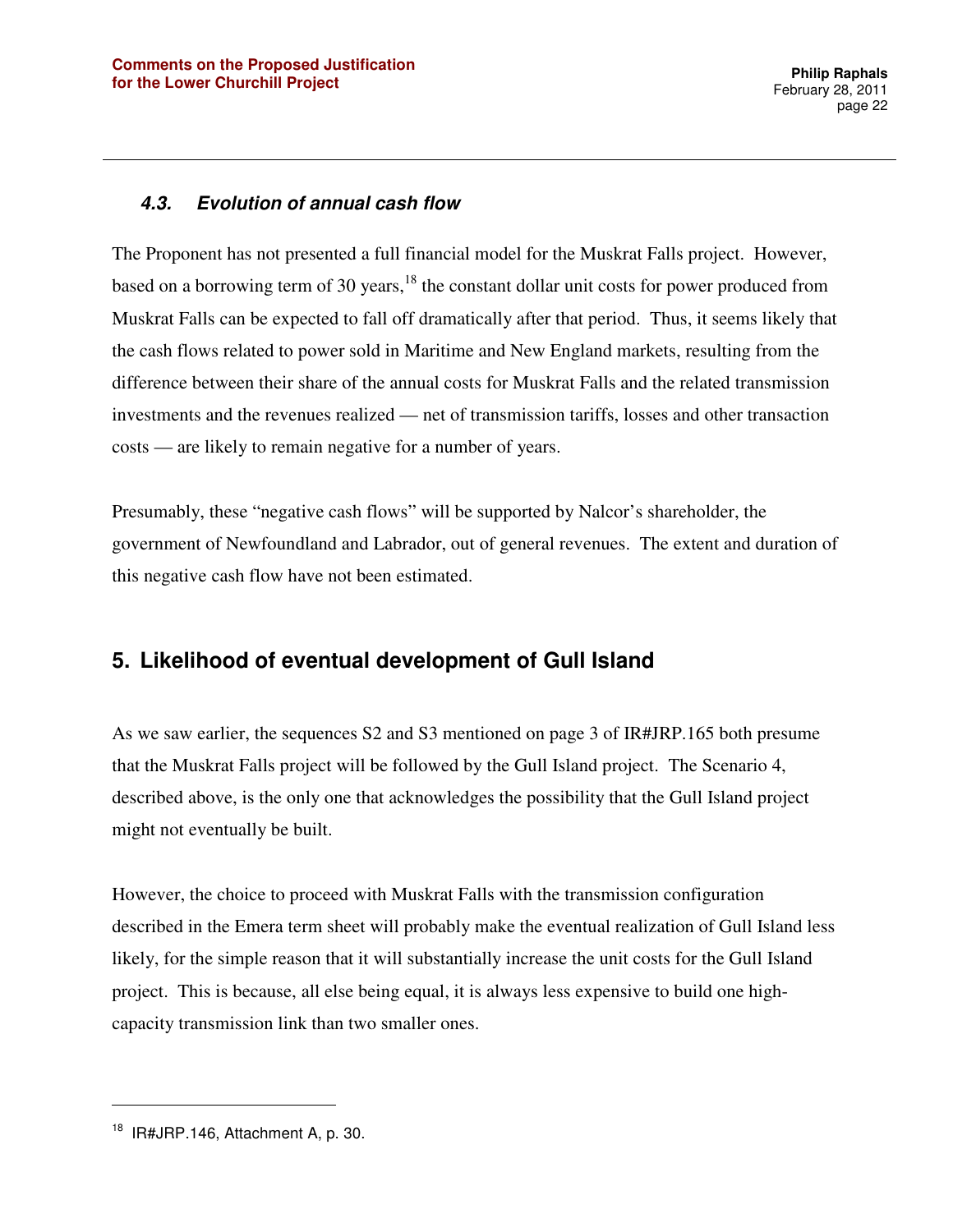In its response to IR#JRP.147 (quoted in its letter of Nov. 12, 2010), Nalcor described the following transmission options:

- 1100 to 2824 MW via HQT (application under appeal)
- 740 MW via HOT (queued valid application with HOT)
- 800 MW via Labrador-Island Transmission Link (under EA)
- 500 to 1000 MW from Newfoundland to Nova Scotia (under study by Nova Scotia Power)

These last two options are essentially those described in the term sheet: a 900 MW link between Labrador and the Island, and a 500 MW link from Newfoundland to Nova Scotia. This link is adequate for Muskrat Falls (824 MW), but there is no residual transmission capacity available for even part of the power from Gull Island, should it go ahead. Thus, the remaining options, via HQT, are apparently the only ones under consideration for Gull Island.

It should also be noted that the 740 MW "queued valid application with HQT" is not remotely sufficient to transmit the  $2,250MW$  that would flow from Gull Island.<sup>19</sup>

It is also important to realize that, according to the judgment of the Régie de l'énergie (decision D-2010-053) the application to HQT for 1100 to 2824 MW is no longer valid, because Nalcor failed to meet procedural requirements. Because it found the application invalid, the Régie did not even rule on the substantive elements of Nalcor's complaints. As a result, even if the Régie's decision should be overturned on administrative review or judicial appeal, it remains entirely possible that it will be rejected for other reasons. In that event, Nalcor will be back at square one in reserving sufficient capacity on the HQT system for the Gull Island Project.

The importance for Nalcor of confirming the validity of its reservation made on January 19, 2006 is related to the two reservations made the following day by HQ Production for 1200 MW each,

<sup>&</sup>lt;sup>19</sup> EIS, v. 1A, page 1-8.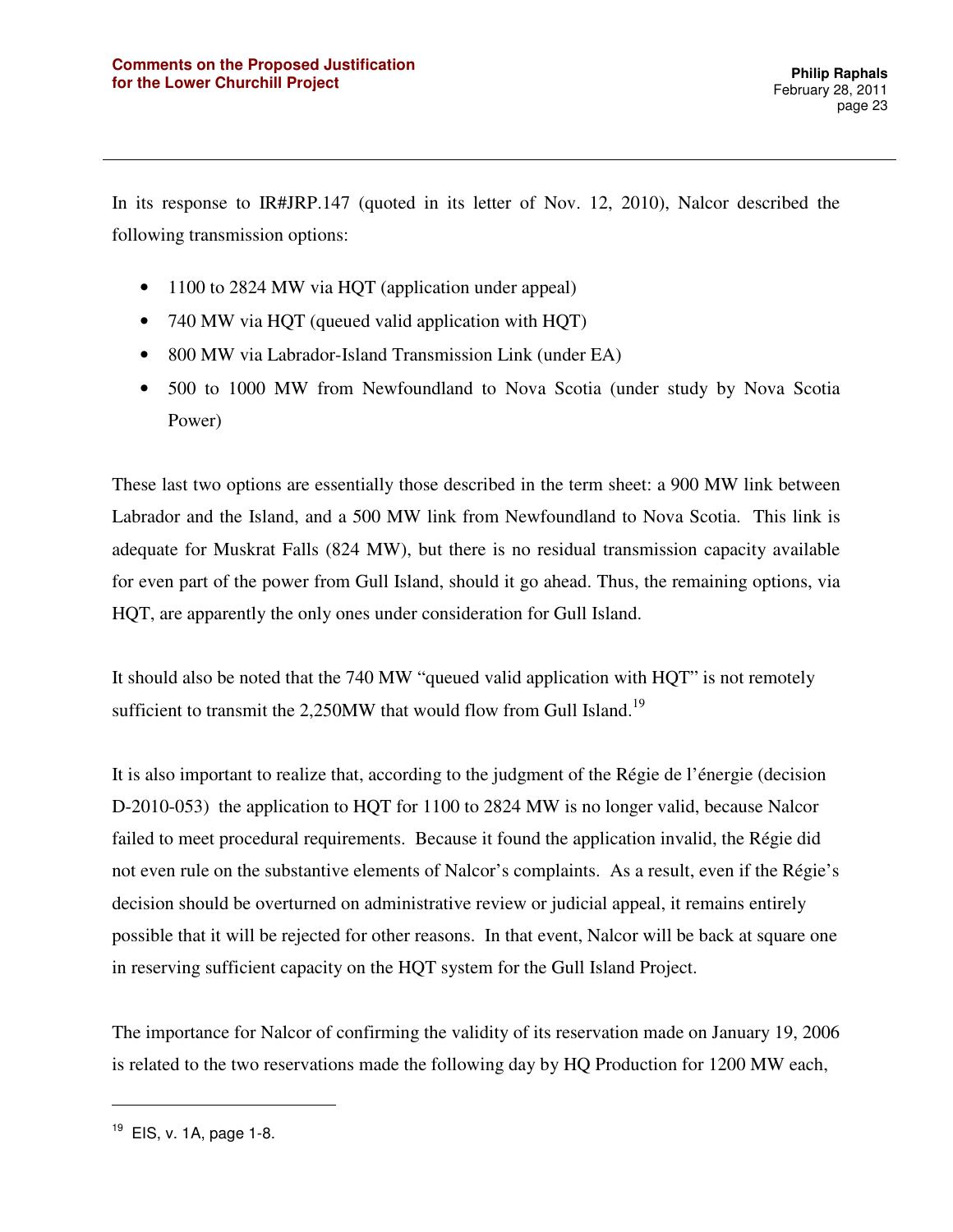on the Québec interconnections to New York and New England. Had Nalcor's 2006 application been found to be valid, it would have had priority over HQP for that export capacity.

Instead, should Nalcor require transmission capacity for Gull Island through Quebec into New York and New England, HQT will inevitably have to proceed with major system upgrades, very possibly including a new transmission line across Quebec. While Hydro-Québec's Open Access Transmission Tariff does require it to endeavor to build upgrades needed by transmission customers, the costs will be enormous, not to mention the public and political opposition that such a line could engender.

There is thus no reason to assume that the investments required to transmit the 2,250 MW of Gull Island will be substantially less than those that would have been required to transmit the full power output of the Lower Churchill Project, including Muskrat Falls. By spreading these costs over a smaller quantity of energy it seems inevitable that the per-kWh transmission cost of the HQT option will be greater for Gull Island only, compared to Gull plus Muskrat.

In other words, the choice to proceed with Muskrat Falls first, with a dedicated (and expensive) transmission component, can only increase the unit transmission costs for Gull Island — thereby reducing the likelihood that market conditions will allow its eventual development.

## **6. Conclusions**

It is inappropriate to describe the current proposal to proceed with the Muskrat Falls project based on the Emera term sheet as simply a temporal variant (Sequence 3) of the Lower Churchill Project as originally proposed. Sequence 3 presupposes that Gull Island will proceed, though without overlap in construction. However, with no resolution in sight to the provision of transmission access through Quebec, and taking into account the higher unit costs that will result from developing two new transmission pathways rather than just one, it seems rather that the Lower Churchill Project has in fact been broken into two separate projects, namely the Muskrat